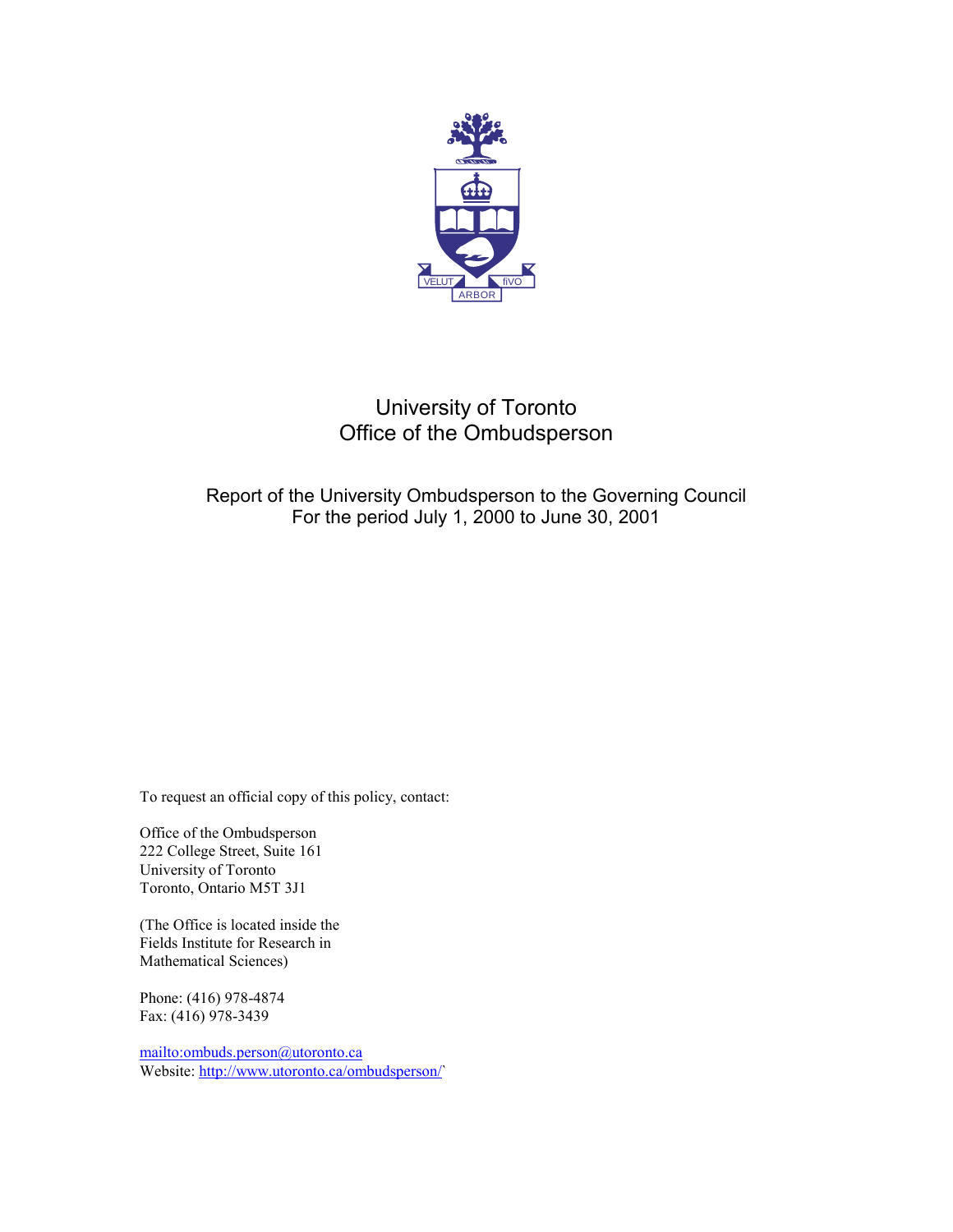# **Table of Contents**

| L.   |                                                                                                 |  |  |  |  |  |  |
|------|-------------------------------------------------------------------------------------------------|--|--|--|--|--|--|
|      |                                                                                                 |  |  |  |  |  |  |
|      | (a)<br>(b)<br>Ombudsperson's term of office and a mid-term operational review:  8<br>(c)<br>(d) |  |  |  |  |  |  |
| 3.   |                                                                                                 |  |  |  |  |  |  |
| 4    |                                                                                                 |  |  |  |  |  |  |
|      | (a)<br>(b)<br>(c)<br>(d)<br>(e)                                                                 |  |  |  |  |  |  |
| II.  |                                                                                                 |  |  |  |  |  |  |
|      |                                                                                                 |  |  |  |  |  |  |
|      | (a)<br>(b)<br>(c)<br>(d)                                                                        |  |  |  |  |  |  |
|      | (a)<br>Timeliness: Petitions, Appeals and Code of Behaviour on Academic Matters:  17<br>(b)     |  |  |  |  |  |  |
|      |                                                                                                 |  |  |  |  |  |  |
| 5.   |                                                                                                 |  |  |  |  |  |  |
|      |                                                                                                 |  |  |  |  |  |  |
|      |                                                                                                 |  |  |  |  |  |  |
| III. |                                                                                                 |  |  |  |  |  |  |
| IV.  |                                                                                                 |  |  |  |  |  |  |
|      | <b>APPENDIX A</b><br>Terms of Reference for the Office of the University Ombudsperson (1998)20  |  |  |  |  |  |  |
|      |                                                                                                 |  |  |  |  |  |  |
|      |                                                                                                 |  |  |  |  |  |  |
|      |                                                                                                 |  |  |  |  |  |  |
|      |                                                                                                 |  |  |  |  |  |  |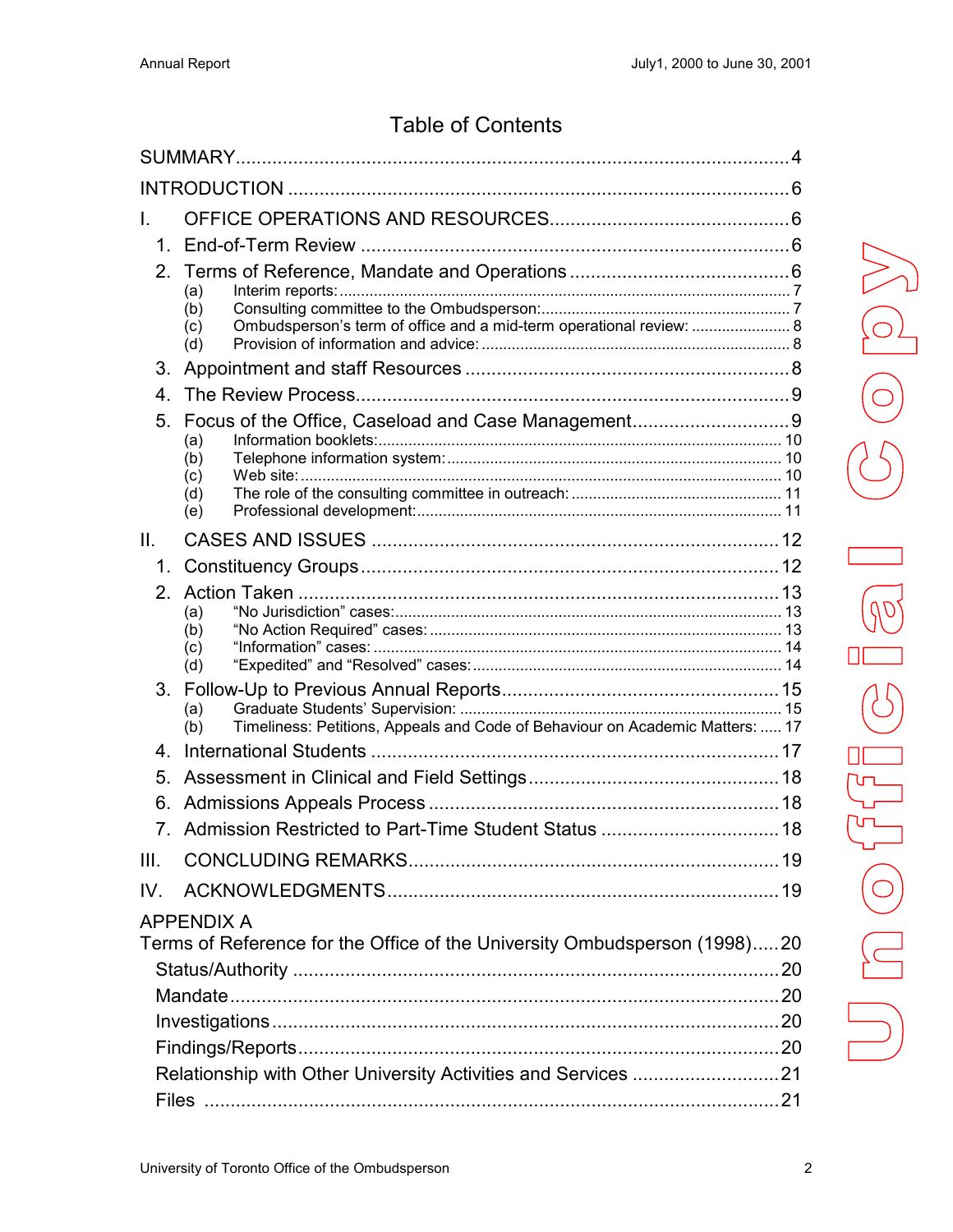|                                                                           | 21  |
|---------------------------------------------------------------------------|-----|
| <b>APPENDIX B</b>                                                         |     |
| Terms of Reference for the Office of the University Ombudsperson (2001)22 |     |
|                                                                           | 22  |
|                                                                           |     |
|                                                                           | .22 |
|                                                                           |     |
|                                                                           |     |
|                                                                           |     |
|                                                                           |     |
|                                                                           |     |
|                                                                           |     |
| Table 2 Analysis Of Caseload By Action Taken & Staff Resources 24         |     |
|                                                                           |     |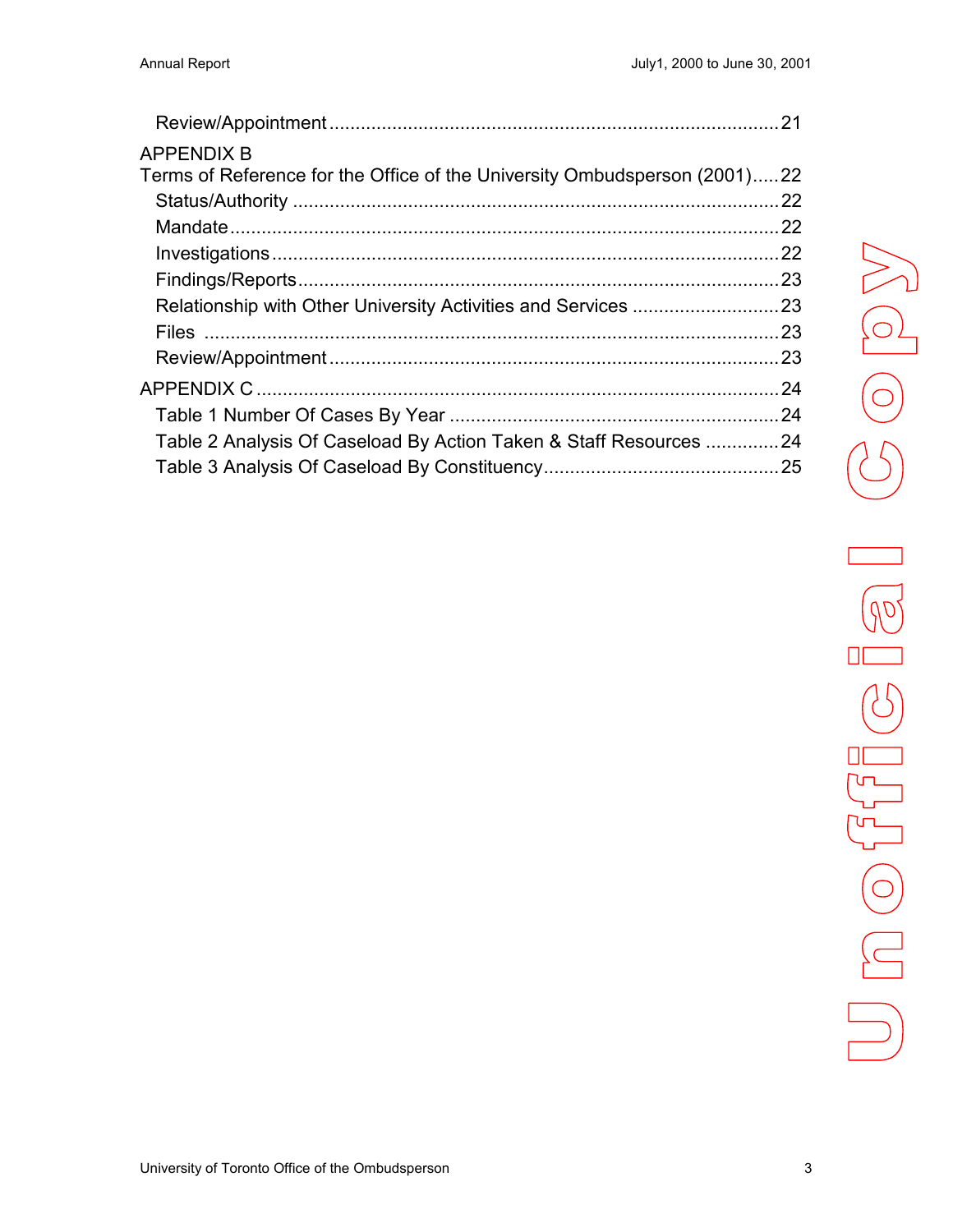# SUMMARY

<span id="page-3-0"></span>**Introduction** (pages 1 - 3): Our central mandate at the Office of the University Ombudsperson is to seek early resolution of individual issues which are brought to our attention by students, staff or faculty members of the University, and to call attention to patterns of problems that might be developing across various divisions. The recent report of the Governing Council's Committee on the Office of the University Ombudsperson highlighted the importance of this mandate with its series of recommendations, and its restoration of the position of Ombudsperson to full-time status.

**Committee on the Office of the University Ombudsperson Report** (pages 3 - 6): The Committee recommended that the Office increase its profile at the Mississauga and Scarborough campuses where significant enrollment expansion is anticipated over the next few years. The Committee emphasized the importance of the Office's early involvement in complex issues with its recommendations related to the Office's provision of information about process, and to the Office's facilitation and expedition of that process toward conflict resolution. The Committee anticipates that the Office's effectiveness and efficiency can also be increased through special interim reports to the Governing Council by the Ombudsperson, whenever necessary, and through the participation of a consulting committee to the Ombudsperson on operational issues, whenever appropriate.

**Caseload and Case Management** (pages 6 - 11): The Office of the Ombudsperson handled 358 complaints and inquiries this year, representing a 7% increase over last year, and a 26% increase over the previous year. The number of undergraduate and graduate students who approached the Office for assistance was similar this year compared to last year. The number of administrative and academic staff members increased. We are introducing numerous changes to our information collection and database management to more effectively identify potential gaps in service and any deficiencies in policy/procedural implementation across the campuses, divisions and departments. We anticipate that our new reporting format will better demonstrate the demand for, and performance of, this Office.

**Action Taken** (pages 11 - 15): A summary of some of the "expedited" and "resolved" cases highlights the Office's success in facilitating conflict resolution through early involvement and consultation with responsive faculty and staff.

#### **Recommendations:**

- (l) That the School of Graduate Studies provide an update to the information included in last year's Administrative Response regarding its progress with the administration of the HEDS and 'exit' surveys and the gathering and analysis of important new information about students' graduate experience at the University of Toronto.
- (2) That for the purposes of the Administrative Response this year, the Provost's Office include an update to the information it provided last year regarding the matter of students' evaluation of graduate student teaching and supervision within the context of proposed changes to the "Guidelines for the Assessment of Teaching Effectiveness in Promotion and Tenure Decisions."
- (3): That the Provost's Office provide an update to the information included in last year's Administrative Response about its proposed divisional review, analysis of administrative resources, and consideration of feasibility of timeliness guidelines with respect to the administration of the Code of Behaviour on Academic Matters and the petition process.

#### **Additional Areas of Concern** (pages 18 - 20):

(4) International students: This Report highlights the importance of the University's communication and referral network about academic and social support resources available on campus.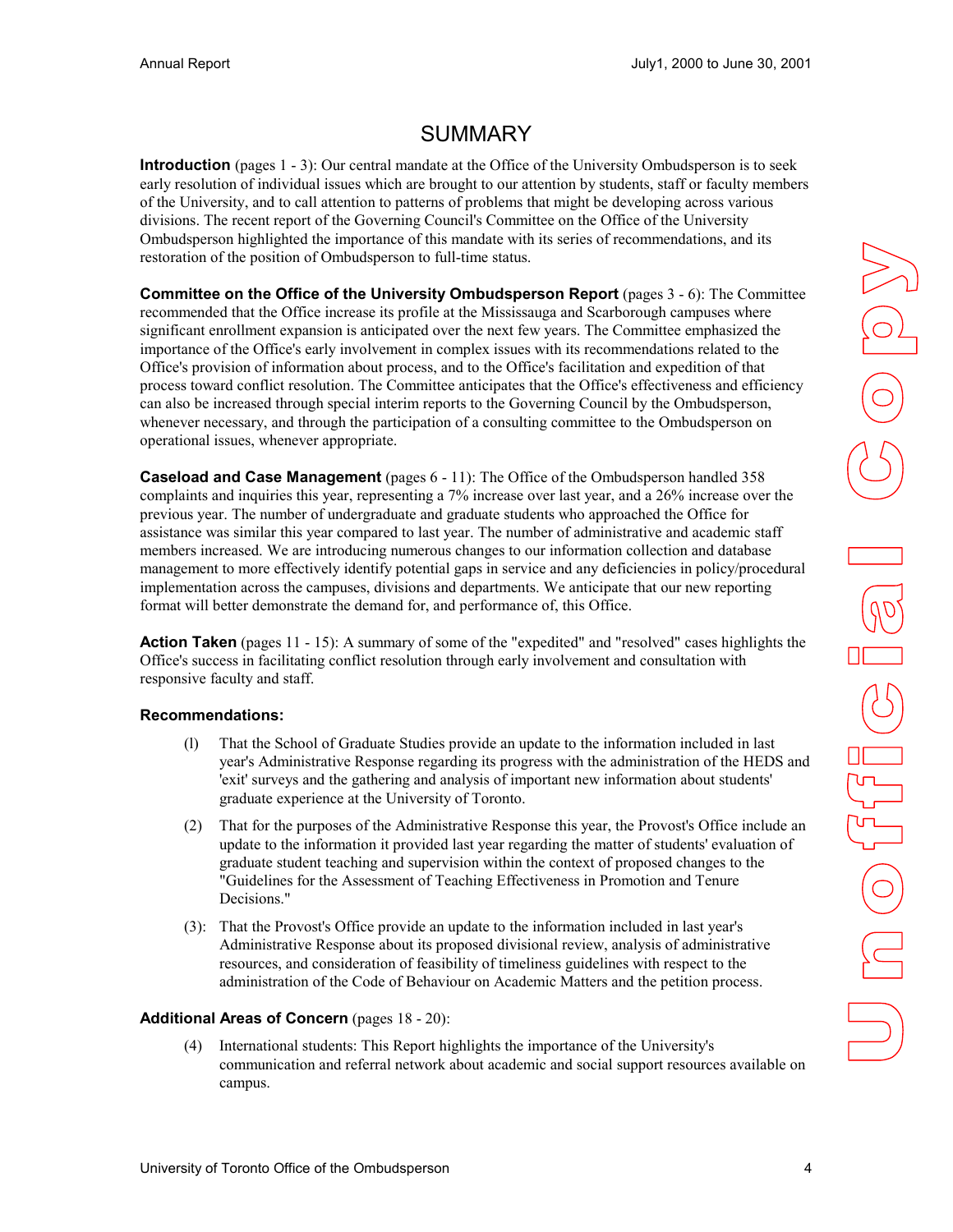- (5) Assessment in Clinical and Field Settings: This Report highlights the importance of clear communication by departments and programs of their practicum requirements, rules and regulations including appeal mechanisms to students and to clinical and field instructors.
- (6) Admissions Appeals Process: This Report highlights the importance of clear communication by departments and programs to prospective students about admissions requirements including experiential and academic equivalencies.
- (7) Admission Restricted to Part-time Student Status: The Office will give further consideration to this issue through ongoing consultation with the administration.

**Conclusion** (pages 20 - 2 1): This Report highlights a few areas of University policy and procedure where improvement is needed, and others where improvement is occurring. The good will, information and advice that so many individuals from the University community continue to provide is vital to the accomplishment of the Office's mandate.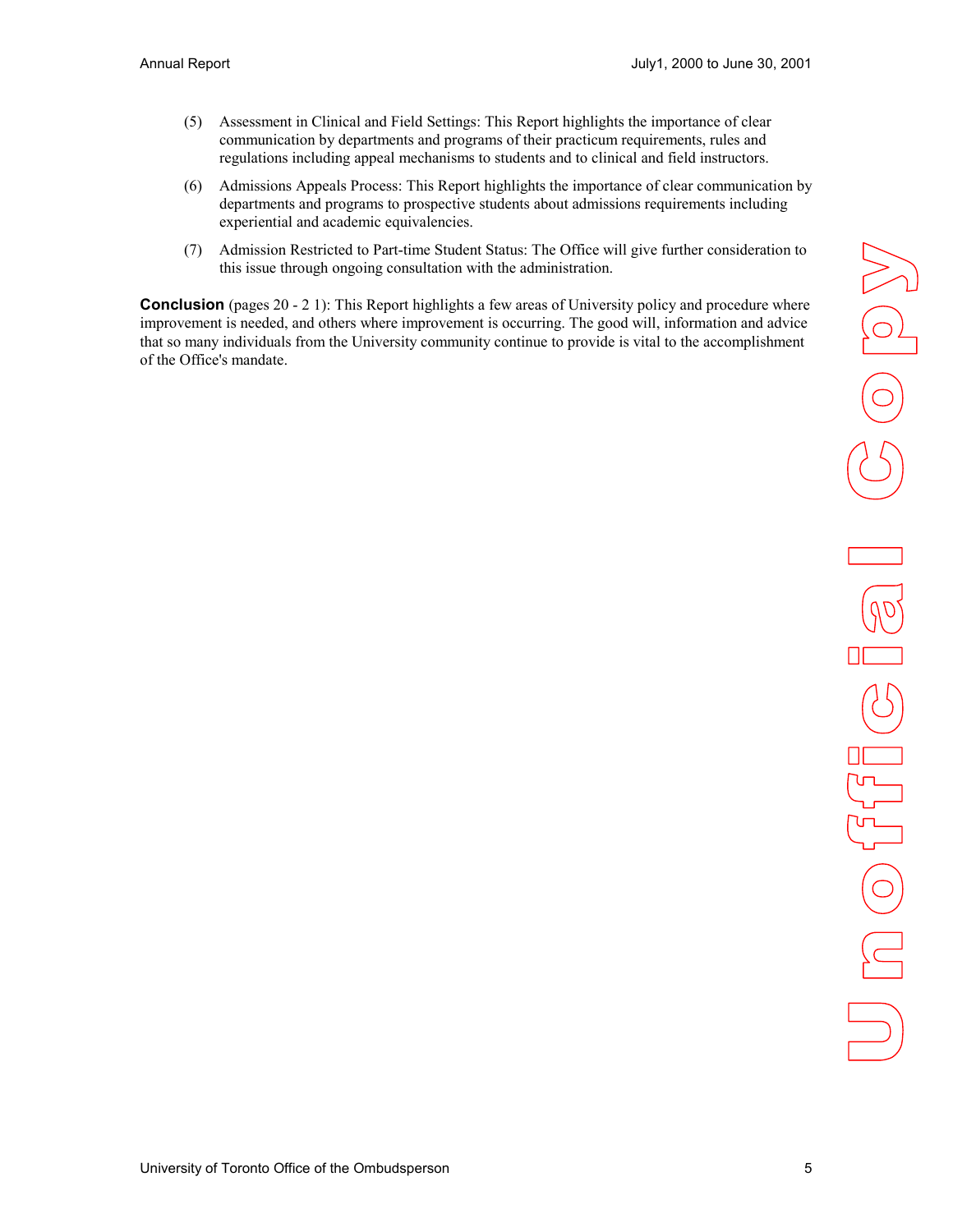# <span id="page-5-0"></span>Report of the University Ombudsperson to the Governing Council For the period July 1, 2000 to June 30, 2001

# INTRODUCTION

This annual report covers the period from July 1, 2000, to June 30, 2001. The report provides a statistical summary of the caseload for the year as well as comparisons with the previous three years, updates issues discussed in previous reports and highlights specific cases and issues from this year that warrant attention or comment.

The Terms of Reference of the University of Toronto Ombudsperson, 1998 (Appendix A), and revised in April, 2001 (Appendix B), give the Ombudsperson the responsibility to investigate, in an impartial fashion, complaints made by students or members of the teaching or administrative staffs against the University or against anyone in the University exercising authority and to bring to the University's attention any gaps and inadequacies in existing policies and procedures.

The Office is funded by the University and the Ombudsperson reports directly to the Governing Council. Because we offer complete confidentiality, operate from a perspective of impartiality and are accessible to all members of the University community, we are uniquely positioned to call attention to patterns of problems that might be developing across various divisions and to seek early resolution of issues that might otherwise not have been apparent.

The Terms of Reference require that the Office "make an annual report to the University community through the Governing Council." This mandate is evidence of the University's resolve to address shortfalls in policies and procedures. For a number of years, the Governing Council has required a formal administrative response to the annual report of the Ombudsperson, thus promoting openness and accountability in dealing with issues and taking a collective responsibility for their resolution.

# I. OFFICE OPERATIONS AND RESOURCES

## 1. End-of-Term Review

Coinciding with the end of my term on June 30, 2001, and in accordance with the Terms of Reference (1998 - Appendix A), the Office of the University Ombudsperson underwent a review of its mandate and operations this past year. The Committee on the Office of the Ombudsperson ("the Committee") was established by the Governing Council in February, 2001, and was directed by the Governing Council to review the Terms of Reference for the Office as well as the effectiveness of the Office's operations, and to make a recommendation as to the appointment of the Ombudsperson, effective July 1, 2001.

The Committee's membership was drawn from the Governing Council and included representatives from the teaching staff, administrative staff, alumni, students and government appointees to the Governing Council. The Chair of the Committee was Mrs. Mary Anne Chambers, Vice-Chair of the Governing Council. The Committee's Report and recommendations, including the Committee's proposed revisions to the Terms of Reference for the Office, were considered and approved by the Governing Council at its meeting of May 31st., 2001. The complete report is available on both the Governing Council's Web site and the Office of the Ombudsperson's Web site.

# 2. Terms of Reference, Mandate and Operations

In its review of the Terms of Reference, the Committee agreed unanimously that the Ombudsperson should remain accountable only to the Governing Council and independent of all administrative structures of the University. I have appended to this Annual Report both the previous Terms of Reference, approved in 1998 (Appendix A), and the recently revised Terms of Reference, approved in May of 2001 (Appendix B). The Committee proposed changes in three areas of the Office's mandate and operations which were subsequently approved by the Governing Council. In the following sections, " $2(a)$ " through " $2(d)$ ", of this report, I offer additional comments related to this Office's implementation of the Committee's recommendations and suggestions.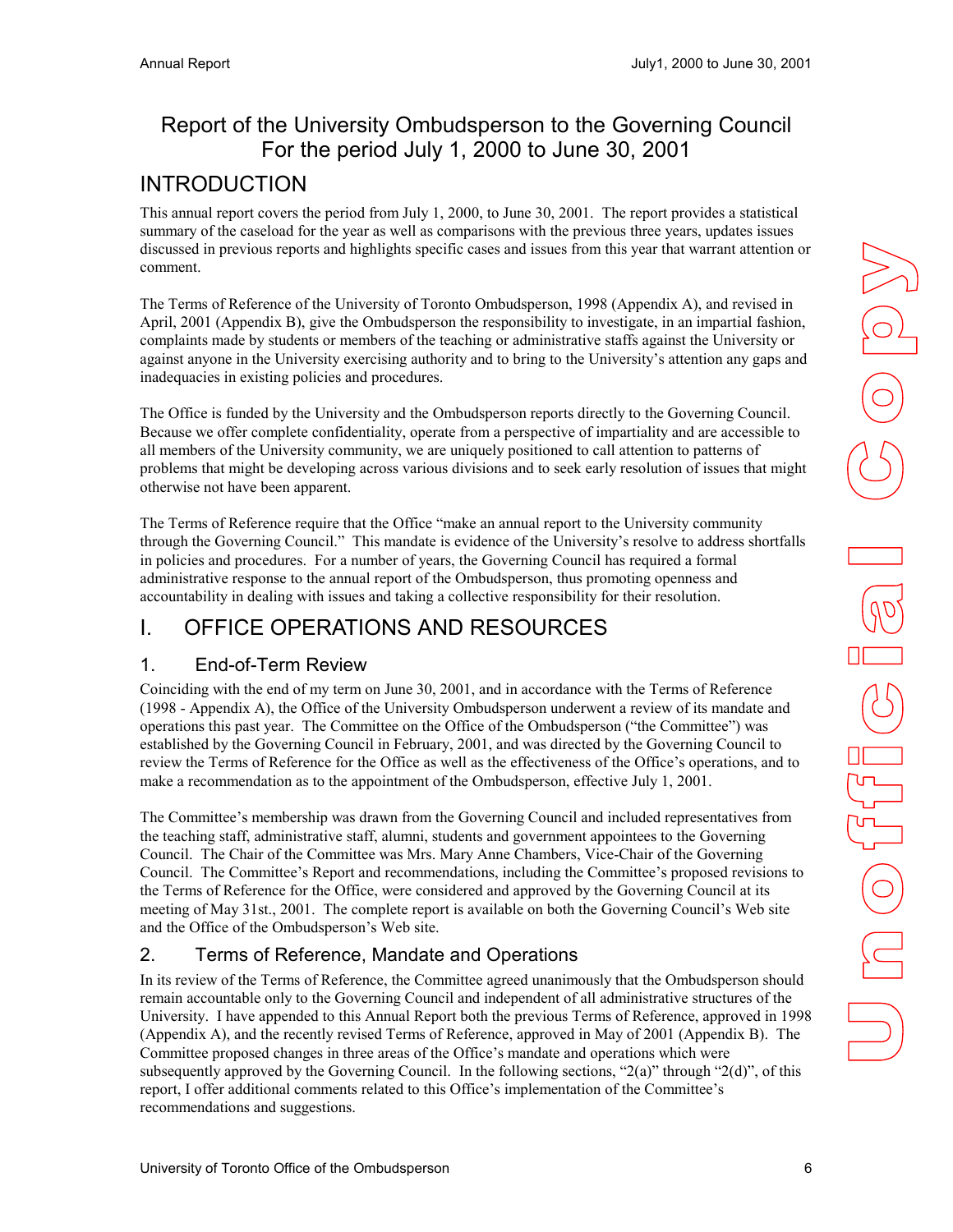<span id="page-6-0"></span>One area of change approved by the Governing Council concerned the administration's response to the findings and recommendations of the Ombudsperson's Annual Report. It should be noted that the University of Toronto is unusual amongst its North American peers in that the administration provides an Administrative Response to the Ombudsperson's Annual Report, and that both documents are considered by the Governing Council at the same time. This measure of accountability received very favourable comment by the Ombudspersons from other institutions whom the Committee consulted as part of its review. However, the Committee observed that there had been recurring items in the Ombudspersons' Annual Reports, and recurring commitments in the Administrative Responses to addressing these issues over time. Consequently, the Committee recommended that the Ombudsperson implement appropriate follow-up measures on behalf of the Governing Council and specified that these might include Interim Reports by the Ombudsperson to the Governing Council, and the establishment of an advisory/consulting committee to the Ombudsperson.

#### (a) Interim reports:

Section 11 of the Terms of Reference provides that:

 *The Ombudsperson shall make an annual report to the University community through the Governing Council, and such other special reports as may be required from time to time by the Governing Council."* 

With respect to section 11, the Committee's Report included the recommendation that:

 *"a process be established for the Governing Council to follow up on the outcome of recommendations made in the Annual Report of the University Ombudsperson and the administrative responses to the recommendations. Such a process could include an Interim Report of the Ombudsperson to the Governing Council, if deemed necessary by the Ombudsperson, in addition to the existing provision in the terms of reference concerning special reports."* 

In response to this recommendation, this Office will undertake to provide interim reports to the Governing Council in the event of any specific issues arising which, by their nature, require more immediate attention than could be provided through the publication of the subsequent Annual Report.

(b) Consulting committee to the Ombudsperson:

The Committee also recommended the establishment of an advisory/consulting committee to the Ombudsperson:

> *"which includes, but is not limited to, representatives from the Office of the Vice-President and Provost, the Equity Offices, the Office of Student Affairs, the School of Graduate Studies, the Association of Part-time Undergraduate Students (APUS), the Students' Administrative Council (SAC), and the Graduate Students' Union (GSU), that would meet at the call of the Ombudsperson."*

At the moment, I consult on an individual basis with a number of these representatives on case-related issues. I envision that this Office's use of such a collective resource in the immediate term will continue involving individual or small-group consultation and help in addressing any specific issues arising which, by their nature, require more immediate attention than could be provided through the publication of the next Annual Report. Given the Ombudsperson's mandate of confidentiality, neutrality and independence, the membership of any advisory/consulting committees would not be involved in any of the actual casework of the Office, but rather in facilitating certain changes referred to in the Annual Reports and Administrative Responses. Over the longer term, I anticipate that these representatives will be tapped as a larger collective resource to provide advice to the Ombudsperson in preparation for the Governing Council's mid-term operational review of the Office.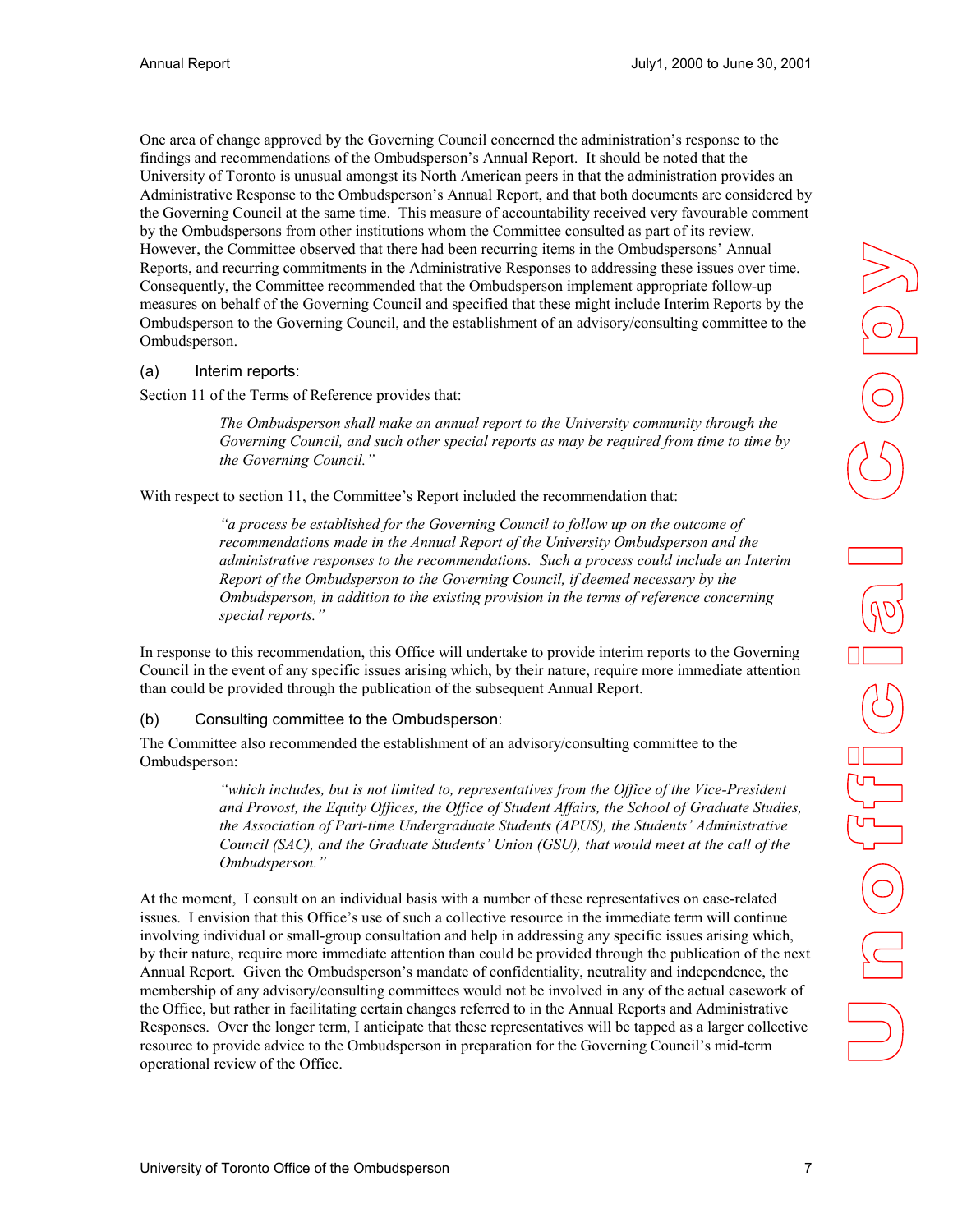#### <span id="page-7-0"></span>(c) Ombudsperson's term of office and a mid-term operational review:

The incorporation of a mid-term review in the recently revised Terms of Reference accompanies the Governing Council's amendment to the minimum term to be served by the Ombudsperson, which was increased from three years to five years. The Committee's Report includes two recommendations as follows:

> *"…in addition to the annual performance review of the Ombudsperson, the Office should be reviewed in the middle of the term, as well as coincident with the end of the incumbent's term as specified in the Terms of Reference.*

> *The Committee recommends that the normal term of the Ombudsperson be five years, with the possibility of reappointment for two additional terms, to a maximum of fifteen years."*

As mentioned in section "2(b)", I anticipate that timely involvement for a broad-based, advisory committee for the Ombudsperson's consultation would be toward the mid-point of the Ombudsperson's term in preparation for the Governing Council's mid-term operational review of the Office.

#### (d) Provision of information and advice:

Another major area of revision to the Terms of Reference involves the Governing Council's clarification of the Office's role with respect to the provision of information. The Committee's conclusion as the result of its deliberations was that the Ombudsperson's role with respect to the provision of information was: "to explore and advise on possibilities for further action where the response by other University offices has not been sufficient."

According to the Committee's Report, significant discussion during the course of its review centered around the issue of whether the Ombudsperson should remain the 'court of last resort', or whether the Office should become involved earlier in complex situations. The Committee's survey of 'best practices' at other Universities revealed a range of approaches unique to each institution's history, culture and experience with Ombudsperson Offices and other dispute resolution services and processes. The Committee was advised by other Ombudspersons that the provision of information about process was one of their key roles. It has been the experience of this Office, as I advised the Committee, that individuals often approach us before they have exhausted the avenues of appeal open to them, because they do not know what courses of action are available, and/or how best to pursue them.

The revised Terms of Reference now indicate that the role of the University of Toronto's Office of the Ombudsperson is:

> *"ensuring that information on proper University procedures for problem resolution is provided and distributed as broadly as possible throughout the University community, and that clients understand their routes of access to this information; informing clients about appropriate processes available to them within the context of specific complaints, and providing information on the appropriate kind of supporting documentation; expediting the process toward conflict resolution; and investigating only after attempts at resolution through existing administrative channels have been concluded."*

#### 3. Appointment and staff Resources

The Governing Council last reviewed the resource support of the Office in June, 1996, when the staff resources totalled 2.6 full time equivalency (f.t.e.) with a base budget of \$190,000. Following that review, the Office was reduced to a part-time service. This year, having received a number of submissions by interested parties from across the campus, the Committee concluded that the position of Ombudsperson should be restored to full-time.

In reaching its decision, the Committee recognized the importance of a number of factors including: accessibility to the Ombudsperson encompassing availability (time in the office), awareness of the Office (across all three campuses), and responsiveness (after the initial contact is made); the complexity of some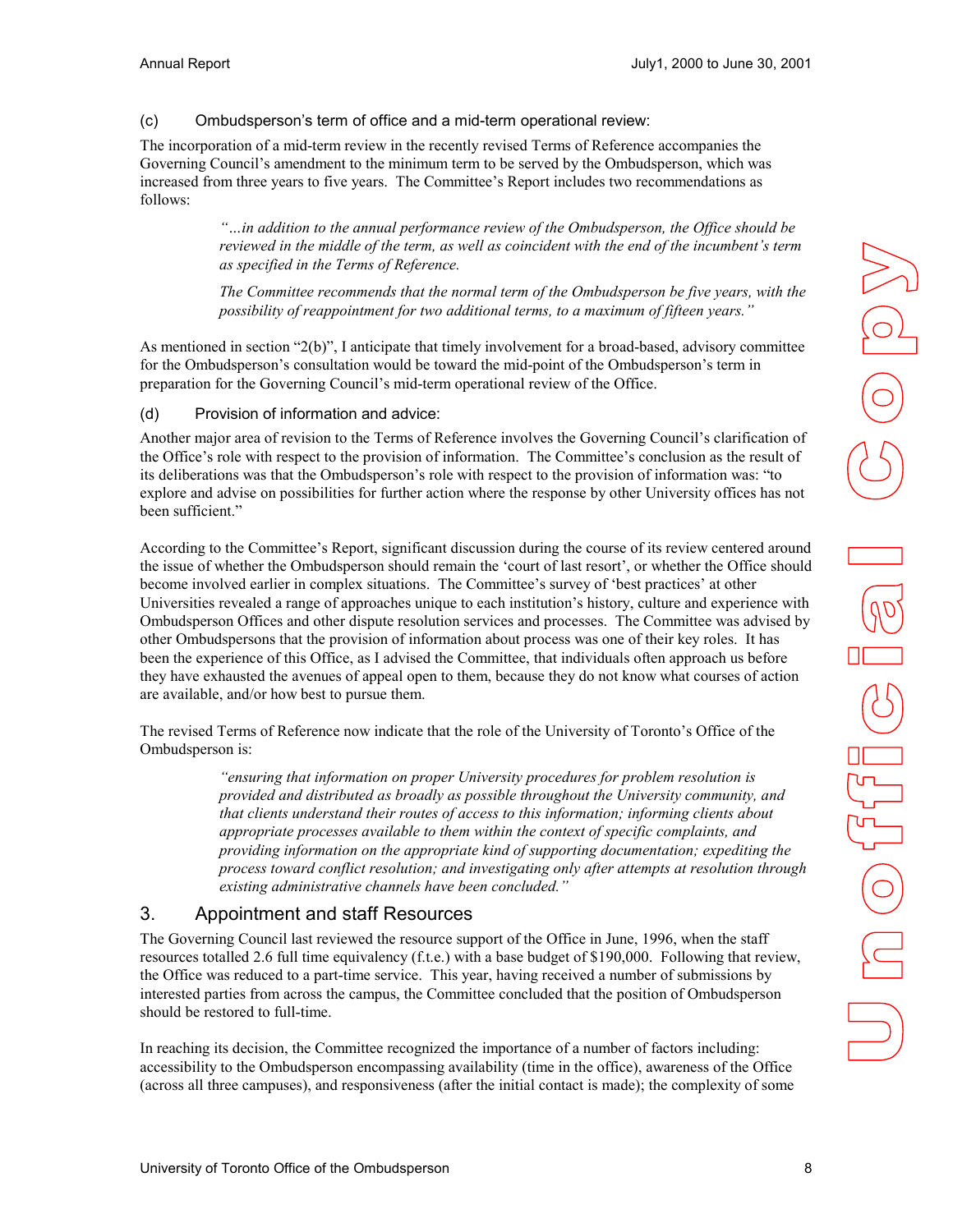<span id="page-8-0"></span>cases, and the significant enrollment increases forecast within the next five years, and particularly at the Mississauga and Scarborough campuses.

Based on the Committee's recommendations, the Governing Council approved my appointment for a fiveyear term, on a full-time basis. With respect to administrative support beyond the current part-time assistance provided (.5 f.t.e.), the Committee suggested that I continue to assess the needs of the Office, and to submit any request related to additional administrative support at a later date. I am pleased to report that Linda Collins agreed to continue in her role as Secretary for the Office on a 50% basis, as of July 1, 2001.

## 4. The Review Process

This Office would like to commend the members of the Committee on the Office of the Ombudsperson for the extensive volunteer time and effort they contributed over a number of months to this operational review. I would also like to express my gratitude to those individuals and organizations from across the campuses who provided written and oral submissions to the Committee, for their constructive critique, suggestions and feedback about the Office of the University Ombudsperson's mandate, operations, caseload and case management.

The Committee's Report included as well numerous helpful observations related to the Office's collection and reporting of statistical information, and two specific recommendations about this. I will be incorporating all of the Committee's suggestions and recommendations regarding procedural improvements during the upcoming year, and I have included more specific information about this in several of the following sections of this year's Annual Report.

## 5. Focus of the Office, Caseload and Case Management

The Office of the Ombudsperson handled 358 complaints and inquiries from July 1, 2000, to June 30, 2001, representing a 7% increase (24 cases) over last year, and a 26% increase (74 cases) over the previous year, my first year as Ombudsperson (see Appendix C, Table 1).

In its deliberations about the Office's resources and effectiveness, the Committee considered the number of inquiries classified as "Information" over the past six years. The Committee commented that in 1994/95, 71% of the cases were classified under information, and the remaining "were classified as complaints". The Committee further commented that 57% of the cases dealt with last year [1999/2000] were classified under information, and that "although the percentage of information cases has decreased since 1996 [when it was 83%], they are still the majority of cases with which the Office deals."

The Committee's Report comments that the issue here was whether "the main focus of the Office should remain on being actively involved in cases where existing administrative means for addressing problems had been exhausted." The Committee's conclusion was that "the services of the Office are seen to be broader than that by those who come looking for advice and guidance."

This year, the percentage of information cases totalled 56%, or 199 of the 358 cases (see Appendix C, Table 2). I share the Committee's concern about this situation. However, I would emphasize that some of the more complex issues brought to the attention of this Office involve cases which we categorize as "Information". We often receive very positive feedback from students, staff and faculty in these situations who express their gratitude for our help in identifying options and suggestions, from a neutral perspective, to facilitate their handling of these issues. In this regard, I agree with the Committee's conclusion that the format of this Office's statistical reporting might not adequately reflect the demand for, and performance of, this Office over the years.

We are currently introducing substantive change to our information collection and database management systems. The statistical reports included in next year's annual report will reflect these changes. Additional categories to be reported on will include part-time versus full-time student use, participation rates by campus, and participation rates by Division. As recommended by the Committee, our new format will enable us to establish "service targets" for our Office according to a number of variables, and to more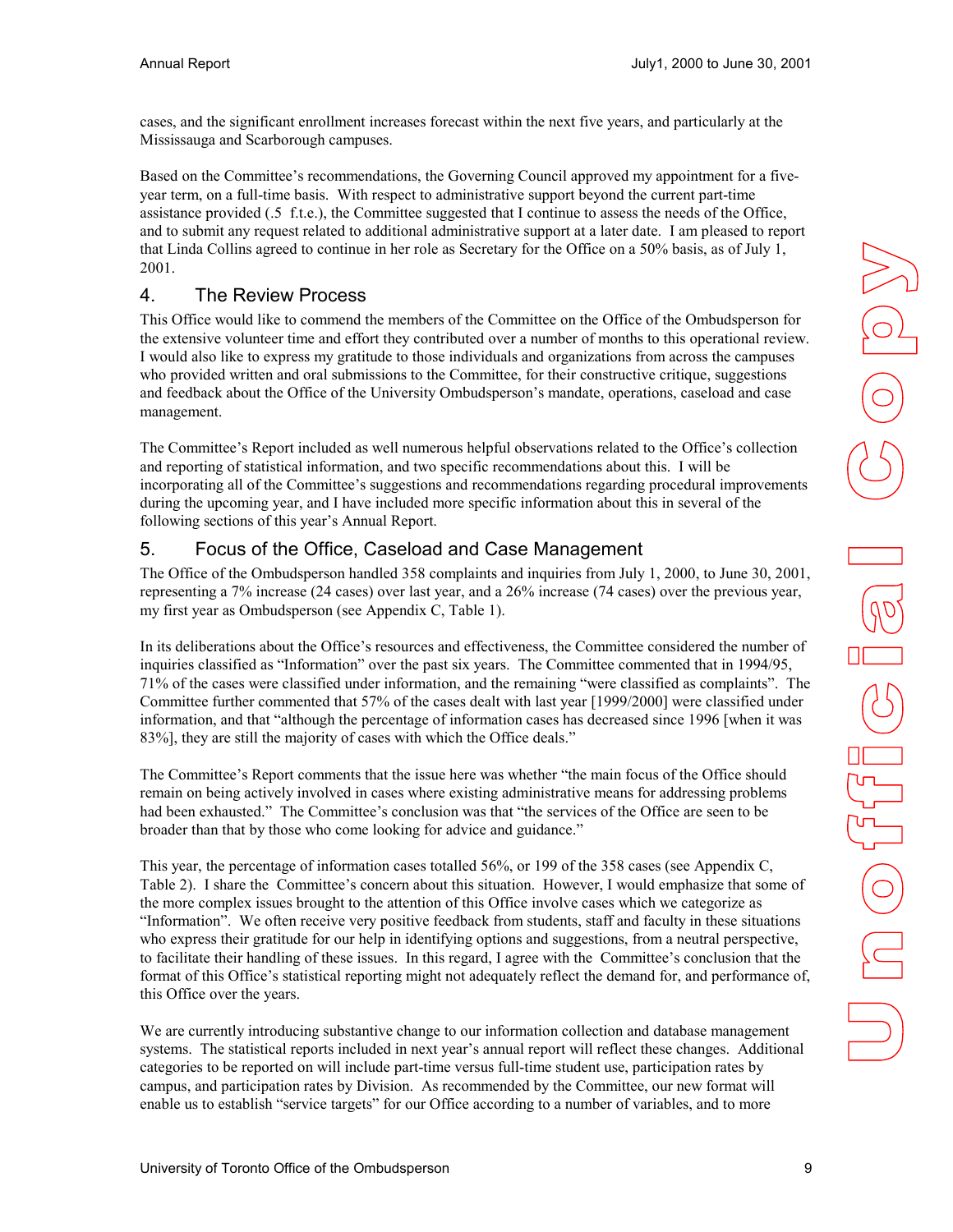<span id="page-9-0"></span>effectively identify gaps in service and any deficiencies in policy/procedural implementation across the campuses. To help us with tracking and with establishing service targets, we are incorporating the following categories into our revised database: time to initial response to complainants by our Office, time to first appointment and time to resolution; the number and type of 'interventions', and improved summary identifiers of the issues involved, assistance provided and resolutions achieved.

In order to maximize our resources and our focus on the more complex cases, I recommend that the University, in collaboration with this Office, continue its exploration of better ways in which to address some of the more general information inquiries that this Office frequently receives. This should be designed to encourage representatives from all campuses, faculties, divisions, student organizations et cetera to direct students to more appropriate campus resources at earlier points in the process, including to published materials such as academic calendars and departmental/divisional Web sites et cetera, and to registrarial offices, academic and financial advisors, and undergraduate or graduate coordinators. The following five sections, (a) through (e), address some of the ways in which this can be better accomplished and, consequently, how the focus of the Office in terms of caseload management can be improved.

#### (a) Information booklets:

A series of six information booklets was developed and published in late 1999 by Student Affairs, with input from this Office. The series included information about the most frequent areas of inquiry which this Office has received over the years, including: fees and fee refunds, cheating and plagiarism, appealing grades thought to be unfair, petitioning/appealing on compassionate grounds or on grounds of administrative error, non-academic discipline and the Code of Student Conduct, and the University's decision-making processes and structure. According to an evaluation survey of the booklets conducted by Student Affairs, and to feedback received by this Office, this information series was well received by students, and was viewed by members of the administration as a very useful, complementary academic counselling resource.

I met recently with representatives from Student Affairs about their revision and reprint schedules for these booklets. We discussed as well a broadening of their distribution network. Some of the series will be ready for distribution later this year, and the remainder early next year. In the interim, the Director of Student Affairs has agreed to incorporate the copy of the current brochure series on the Student Affairs Web site until it can be replaced with the reprinted, revised version.

#### (b) Telephone information system:

The Office's interactive, telephone information system was introduced in 1997 as part of the transition to a part-time service. I have commented in my two previous annual reports about the deficiencies of this telephone system in addressing the needs of students, staff and faculty members who approach this Office for information and advice. In its report, the Committee commented as well on the limitations of the telephone automated service, and acknowledged that: "the availability of a live voice on the telephone would be well received but would require staffing changes." We will continue to review and improve the content of our telephone information system, for example, by updating the appropriate voice-box information avenues in accordance with the revised information booklet series. This will, at least, provide information and referral advice to callers with more general inquiries, when the staff of this Office is unavailable, and on a 24-hour per day/7 day per week basis. As the Committee has suggested, I will continue to assess the staffing needs of the Office.

#### (c) Web site:

We introduced our Office Web site in May of 1999. With over 1000 visits to our Web site in 1999-2000, and more than 1540 hits this past year, it appears that our Web site continues to provide a point of access to information for the University community about the role and function of this Office. Our Web site includes the Terms of Reference for the Office, the Ombudsperson's Annual Reports and Administrative Responses, additional information about how this Office can help, and the Report of the Committee on the Office of the Ombudsperson. Once the Office of Student Affairs has re-issued the information booklet series and incorporated the revised copy on its Web site, our Web site will provide linkage to this information resource series as well.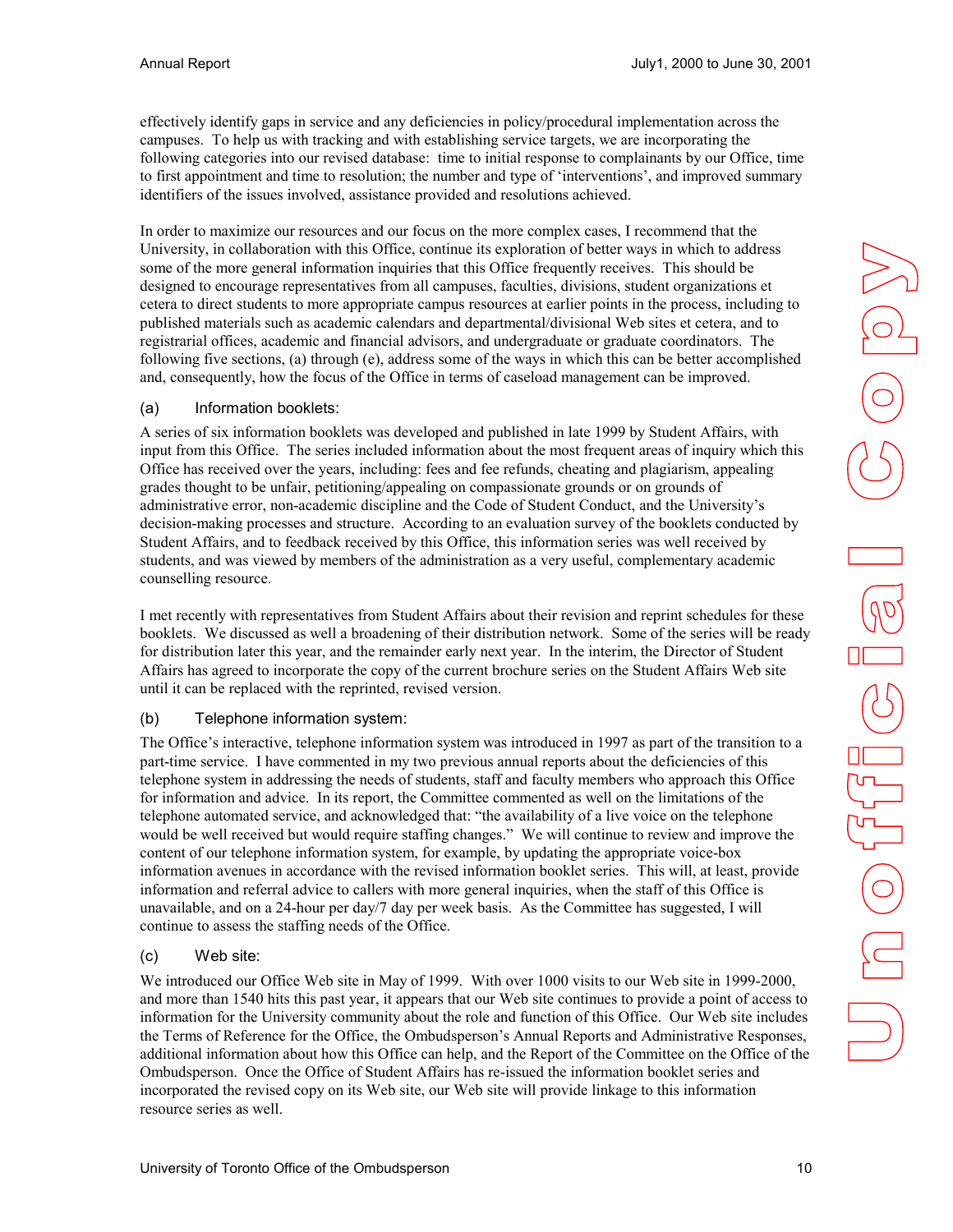<span id="page-10-0"></span>As the Committee recommended, we have revised our information intake form to ask clients to indicate what routes they have already taken to resolve their issues, and we have included this information intake form, in a 'downloadable' format, on our Web site. We concur with the Committee's view that this will help to familiarize potential clients with our role and function, and possibly to expedite the complaint process at our Office. Although the Committee has suggested that clients should be able to return their completed intake information forms to this Office via the internet/e-mail, this Office is concerned about the potential threat to confidentiality that this represents. Consequently, complainants are asked to fax, mail or bring their completed information intake forms to the Office.

We have noticed a greatly increased use of e-mail for inquiries by students, staff and faculty members. While this might be preferable in order to avoid 'telephone tag', to record messages accurately, and to facilitate outreach, in particular, with the Scarborough and Mississauga campuses, there are important confidentiality issues to consider. This situation drew cautionary comment by the Committee , as well as by all of the Ombudspersons with whom the Committee met. This Office will limit its use of e-mail correspondence to complainants, and mainly for the purposes of expediting the complaint process in terms of setting appointment dates, times and locations and of providing referral information, but not to discuss details of cases.

In response to the Committee's emphasis on the importance of the application of information technology, we recently requested, and received, increased budgetary resources. We are grateful to Ihor Prociuk from the University's Information Commons Digital Studio for his assistance and expertise in making our Web site a more helpful resource for students, staff and faculty members, and as user-friendly as possible.

#### (d) The role of the consulting committee in outreach:

The Committee, with its recommendation that the Ombudsperson be restored to a full-time position, emphasized the importance of increased accessibility to, and awareness of, the Office of the Ombudsperson by students, faculty and staff, and particularly at the Scarborough and Mississauga campuses. At a minimum, I anticipate that this will include one day per week at either the Scarborough or Mississauga campus on a rotating basis. Early this fall, I will be consulting with the Principals of the Scarborough and Mississauga campuses in order to gain their input about this, and to make arrangements regarding suitable accommodation, including office space and time at their facilities.

Student association leaders and representatives from student affairs/services offices will be playing a role in the consulting/advisory committee to the Ombudsperson, from time-to-time, and I would welcome their assistance in communicating information within their constituencies about the existence, role and function of this Office. The Committee has suggested that Open Houses/Orientations for students and 'new hires' (staff and faculty members) should include information on the Ombudsperson's Office. I would encourage this as well, and I will be following-up on this and others of the Committee's suggestions in this regard, concurrent with my assessment of the Office's staffing and resource needs (for example, new printed materials about the Office). My goal is to help provide an increased understanding amongst University community members of where this Office is situated within the process of appeals, petitions et cetera and other more 'formal' routes of complaint resolution available at the University.

#### (e) Professional development:

This year, I attended the Annual Meeting of the Association of Canadian College and University Ombudspersons (ACCUO) held at Brock University from May 23rd. to 26th. The agenda included presentations, seminars and group discussions, with particular focus on the following topics: alternative dispute resolution skills, practice and mediation processes; information collection and database management for Ombudsperson Offices, and the issues of academic misconduct and harassment on campus. Because of the unique mandate of the ombudsperson's office within its university operating environment, participation in such professional development opportunities is particularly important with their useful exchanges of information and expertise related to the Ombudsperson's central mandate of individual complaint resolution. I have requested increased budgetary support for professional development meetings scheduled to take place in Toronto, Montreal and Washington during the upcoming year.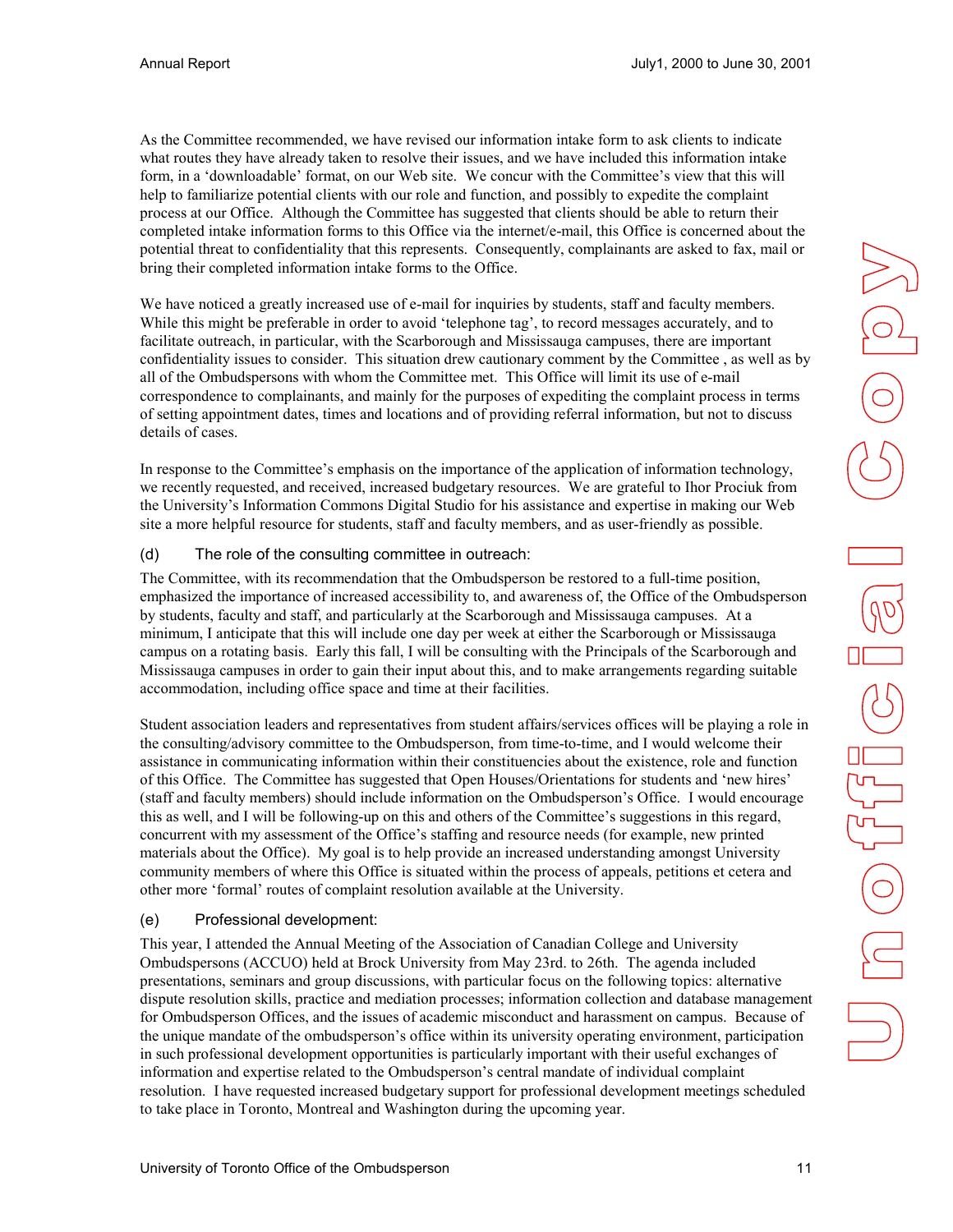<span id="page-11-0"></span>I agree with the Committee's observation that the Ombudsperson at the University of Toronto can draw on "the resources and support from the broad range of Equity Offices that make up the Equity Issues Advisory Group." I welcome the increased opportunity to do so provided by the Governing Council's restoration of the position of Ombudsperson to full-time status. I anticipate that representation from this group will play a key role in the consulting/advisory committee to the Ombudsperson.

I appreciate the submissions to the Committee by members of the Equity Issues Advisory Group as well as by the Office of Student Affairs which identified the need to improve the operation and profile of the Office across all three campuses. I would comment in particular about these individuals' mutual appreciation of their respective roles within the University community, and particularly their roles relative to that of this Office, as reflected in their submissions.

# II. CASES AND ISSUES

Following is a summary of issues and cases including comments related to this year's caseload statistics, and follow-up to previous years' Annual Reports. While some cases have related to serious but probably isolated problems that have arisen, others have revealed larger policy and procedure implications. I have highlighted these and made recommendations to address the various concerns.

#### 1. Constituency Groups

The distribution of the caseload across the University's constituency groups is shown in Appendix C, Table 3. We note the following:

A similar number of undergraduate students this year compared with last year (172 and 175, respectively) brought their complaints and inquiries to the Ombudsperson. This represents a 13% increase over the previous year (152 students). The undergraduate constituency totalled 48% of our complainants this year, whereas in previous years the range had been from 64% of the caseload (in 1997-'98) to last year's 52%.

A similar number of graduate students this year compared with last year (73 and 79, respectively) approached this Office for advice and assistance. This represents a 24% increase over the previous year (59 students). Graduate students' issues often develop over a longer period of time and their impact may be experienced on a longer-term basis, given the nature of the supervisory relationship. We find that consequently they involve relatively more time and attention on our part.

We saw an increase in the number of academic staff members who brought their concerns and inquiries to this Office during the past year (an increase from 8 to 18). The number of cases this past year is more consistent with the number reported in the 3 years leading up to 1999/2000. This constituency typically represents about 5% of our caseload. These individuals approached us for input related to University policy/procedural information and interpretation (for example regarding the Code of Student Conduct, the Code of Behaviour on Academic Matters and the Grading Practices Policy), as well as about issues related to their colleagues, academic supervisors and/or other University officials, and to search committee activity, program and research funding, and grade appeals by students.

There was an increase in the number of administrative staff members who approached us for assistance (an increase from 21 to 28). The percentage of the caseload represented by this constituency over the years has ranged from 6% to this year's 8%. Issues which this Office worked on over the past year with administrative staff members related to the following: non-union grievances and human resource issues such as termination, re-organization, probationary status, performance reviews, harassment, supervisory concerns, interpersonal concerns with co-workers and policy/procedural information and interpretation related, for example, to the Code of Student Conduct and the Code of Behaviour on Academic Matters. I note that for those administrative staff members not covered by collective agreements, the new "Policies for Confidentials" and "Policies for Professionals/Managers" were approved by the University as of July 1, 2001. This will help to address, to some degree, the issue of grievance procedures available to this group, as raised in my Annual Report last year. I anticipate that this may remain an area of focus again in the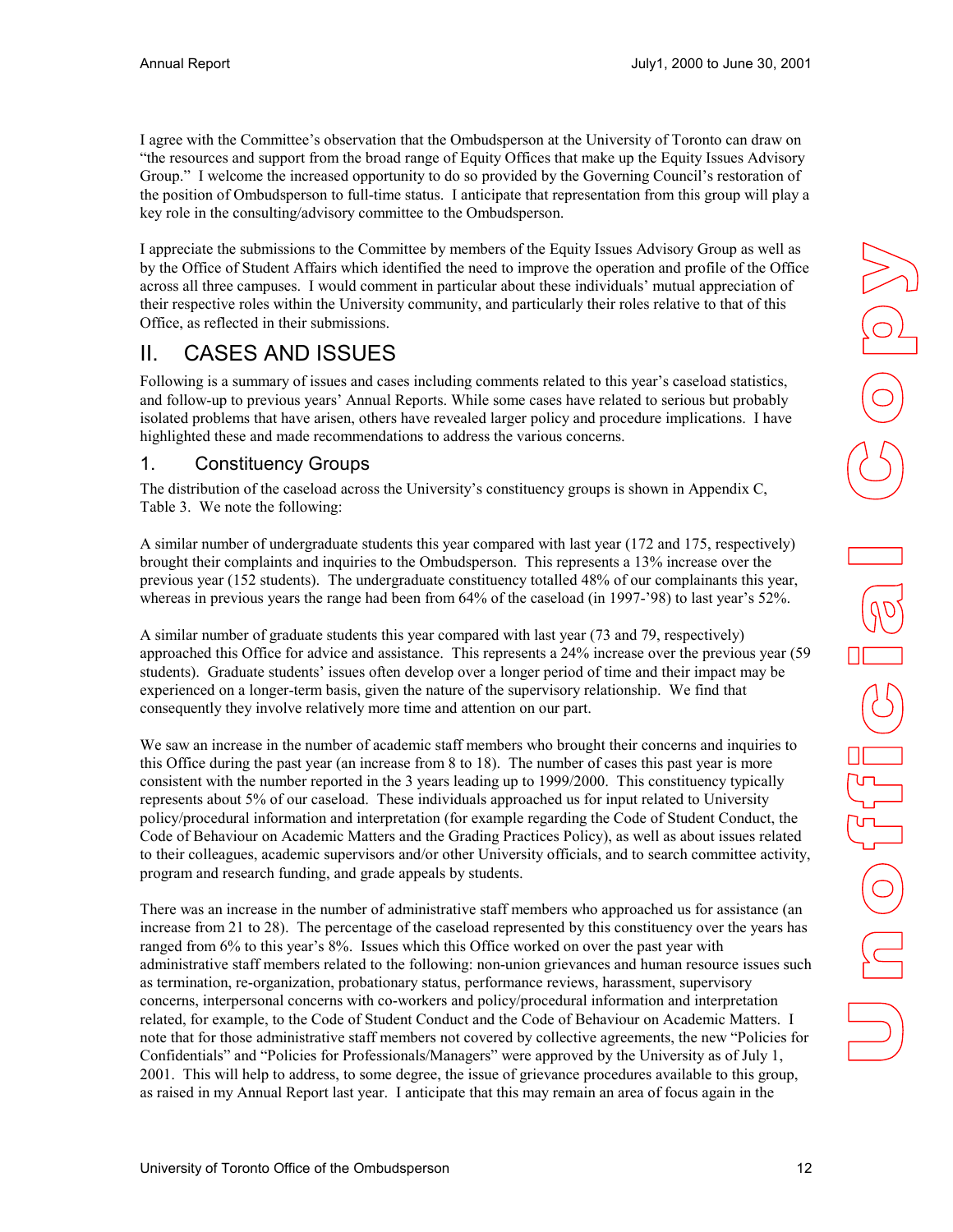<span id="page-12-0"></span>upcoming year, depending upon the impact and implementation of these new policies regarding the grievance processes.

## 2. Action Taken

The distribution of the caseload by action taken is outlined in Appendix C, Table 2. As mentioned in previous annual reports and in an earlier section (section 5, "Focus of the Office, Caseload and Case Management") of this annual report, an overview of the caseload statistics does not provide a meaningful indication of the complexity of the cases, nor of the time and effort involved in helping to resolve them. We have found that the resolution of some complaints has come about quickly and easily, while some "information" cases have taken a larger amount of time to reach closure when the issues involved are complicated. In response to the Committee's recent recommendation, we are making significant changes to our information collection and database management systems in order to enhance our statistical summaries and reporting. Not only will these improvements provide a better reflection of the demand for, and performance of, this Office, but they will also highlight potential gaps in University services, processes and procedures through measurement of participation by campus, Division, part-time/full-time status, et cetera; and of type(s) of assistance provided, number of interventions, and issues addressed, et cetera. Our data collection will also enable the establishment of certain service targets (e.g. time to initial response by Office, time to first appointment and time to resolution) to provide additional accountability measures for the Office's performance and effectiveness, as well as important indicators in our continuing assessment of the staffing resource needs of the Office.

Highlights from this year's statistical review include the following:

#### (a) "No Jurisdiction" cases:

"No Jurisdiction" cases include University community members' complaints about situations which fall outside the jurisdiction of the Governing Council (e.g. students with landlord/tenant disputes; individuals whose issues are covered by collective agreements) and non-University members' complaints and inquiries including, for example, applicants for admission, parents of students, and alumni. This category of complaints and inquiries has increased somewhat over the past few years from 18 (5% of the caseload in 1997-'98) to this year's 28 cases (8% of the caseload). We consider it an important part of this Office's service to try and provide information or referrals, wherever possible, to assist these individuals with the resolution of their concerns.

#### (b) "No Action Required" cases:

The cases included in this category have increased considerably over the past several years from 32 cases in 1998 -'99 to this year's 53 cases. Because this represented 15% of this year's caseload, I decided to take a closer look at this category for the purposes of this year's annual report. Two important considerations motivated my concern about this situation including: whether or not students might have misperceptions about this Office, for example, that it is an "office of record" for the University administration; and whether or not this increase in cases in any way reflected individuals' apprehension about pursuing their complaints through the formal and/or more informal routes available to them.

Almost two-thirds of these cases involved undergraduate students (33 cases), and close to one-third of those were students from the Scarborough and Mississauga campuses. Situations covered by this "No Action Required" designation included individuals who made appointments and then cancelled or did not show up (6% of those undergraduate cases categorized as No Action Required). We try to reach those who fail to make their appointments. Occasionally, we are able to provide advice and assistance by telephone. A more frequent situation (21% of the undergraduate 'N.A.R.' cases) involved individuals who informed us that since their initial contact with our Office, they had managed to resolve their concerns. This often arose when the initial contact with us had been the result of the student copying us on his/her correspondence to another office about his/her complaint, or when other office(s) had been informed by the student by some other means (e.g. by e-mail or in-person) of his/her concern at the same time as our Office. For a number of the N.A.R. cases, the following descriptions would apply: individuals were pursuing their complaints through other channels but wished to keep the Office informed of their issues and the progress they were making in resolving them; a few clients were angry or upset and wished to make a "complaint of record" but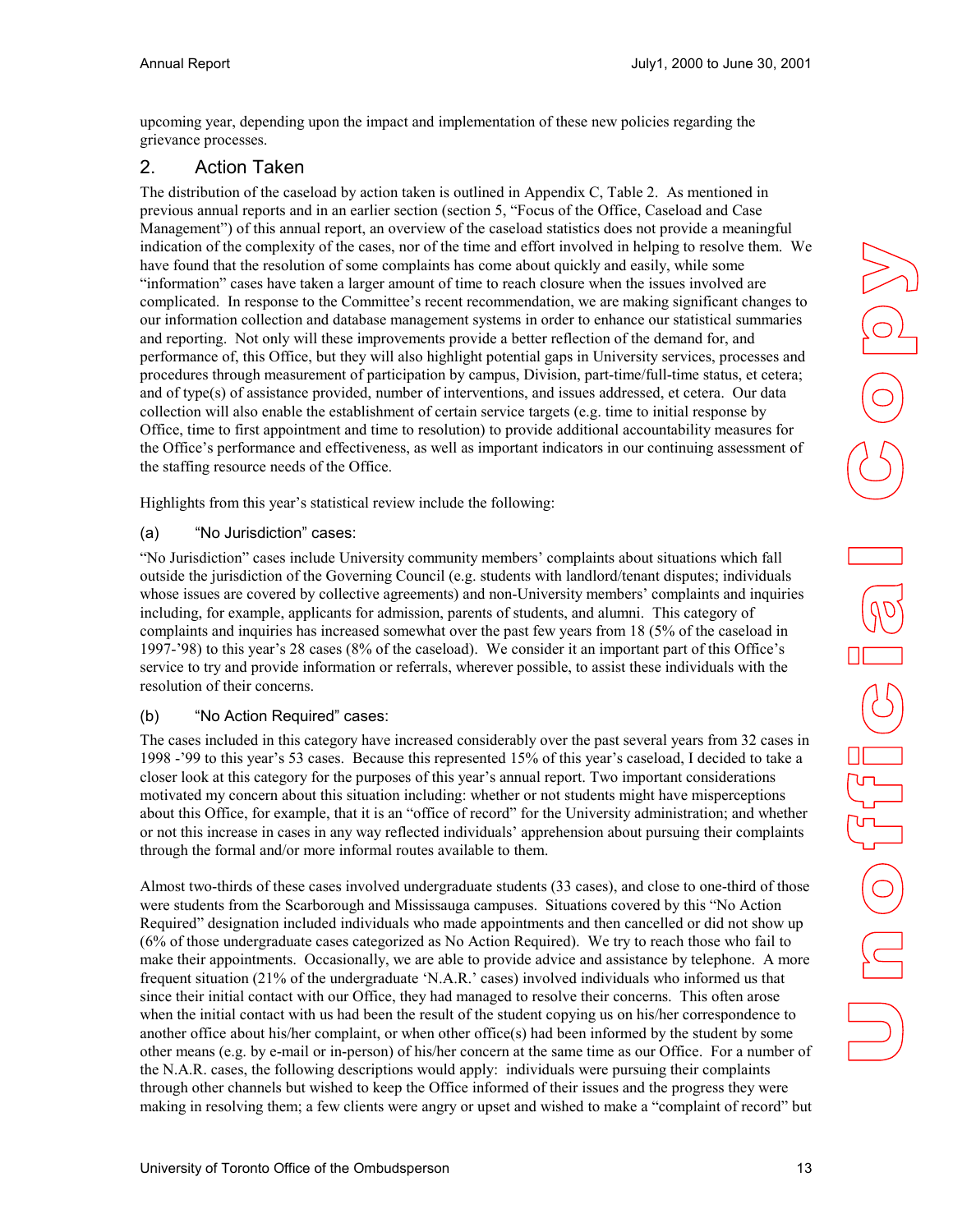<span id="page-13-0"></span>requested no assistance or advice, and a few individuals said they had changed their mind about pursuing their complaint through our Office

In one-third of these "No Action Required" cases involving undergraduates (12 cases), the individuals chose not to provide the follow-up information we requested including, for example, chronologies of their situations or consent forms enabling this Office to pursue their concerns. This possible 'abandonment' of issues by individuals is a situation which we will continue to monitor in the hope that an increased presence of the Office and increased education about its role and function across all three campuses will help to address the situation, and to encourage those who wish to bring forward complaints to do so with a sense of safety and security and the understanding that their concerns will be treated in confidence. I highlight this as an issue representative of our ongoing concern about the possibility that individuals may be fearful of pursuing legitimate concerns because they feel intimidated, or fear they may incur the displeasure of those who allot grades, or supervise their studies, or for other reasons.

#### (c) "Information" cases:

The percentage of "information" cases was similar this year and last year (56% and 57%, respectively). Over the last several years, the percentage of caseload represented by this category has decreased from 83% to 56% this past year. This can most likely be attributed to a number of factors including: the part-time availability of the Office staff over the past few years; the availability of additional information and referral resources such as our Web site and the pamphlet series, and increasing awareness of the role and function of the Office in terms of its focus on the more complex situations and cases, as opposed to being a 'first-stop, front-line' general information and referral resource.

Undergraduate students represented about one-half of the inquiries and complaints categorized as "information." For undergraduate students, the most frequent areas of inquiry related to: petitions and appeals, the Code of Behaviour on Academic Matters, fees and funding, course conduct and instructor evaluation, the Code of Student Conduct and harassment, suspension and probationary status. For graduate students, the inquiries most frequently related to supervision issues, termination, fees and financial aid, appeals, the Code of Behaviour on Academic Matters and course conduct and teacher evaluation.

#### (d) "Expedited" and "Resolved" cases:

The number of "expedited" cases was similar this year and last year (39 and 37, respectively), whereas the number of "resolved" cases decreased somewhat (from 33 to 27). I would note here the number of "incomplete" cases at the time of this report (12), as a reflection of the part-time nature of the Office combined with its increasing caseload, and comment that, when closed, a number of these cases will be added to the expedited and resolved categories.

The combination of expedited and resolved cases over the past several years has ranged from 9% to approximately 20% of the caseload. This increase could be due, in part, to the Office's staff resources being focused on the more complex cases brought to its attention, while the more general information and referral inquiries were managed through information technology assistance such as our Web site and telephone information systems, as well as the information brochure series. As noted in last year's annual report and by the Committee more recently, this trend underscores the importance of increasing the Office's campus network and "outreach" to continue building familiarity with changing processes and procedures across the three campuses, and to assist University community members to become more familiar with the role and function of the Ombudsperson.

As the Committee commented in its report, the focus of the Ombudsperson's Annual Report is to highlight repeat or systemic situations, rather than to provide a comprehensive report of individual cases. However, a summary of some of the expedited and resolved cases from this year might help to provide an overview of some of the achievements of this Office. What it also underscores as a significant component of our casework is the open and responsive cooperation of members of the administration which this Office continues to rely on in arriving at reasonable and mutually acceptable resolution, whenever appropriate.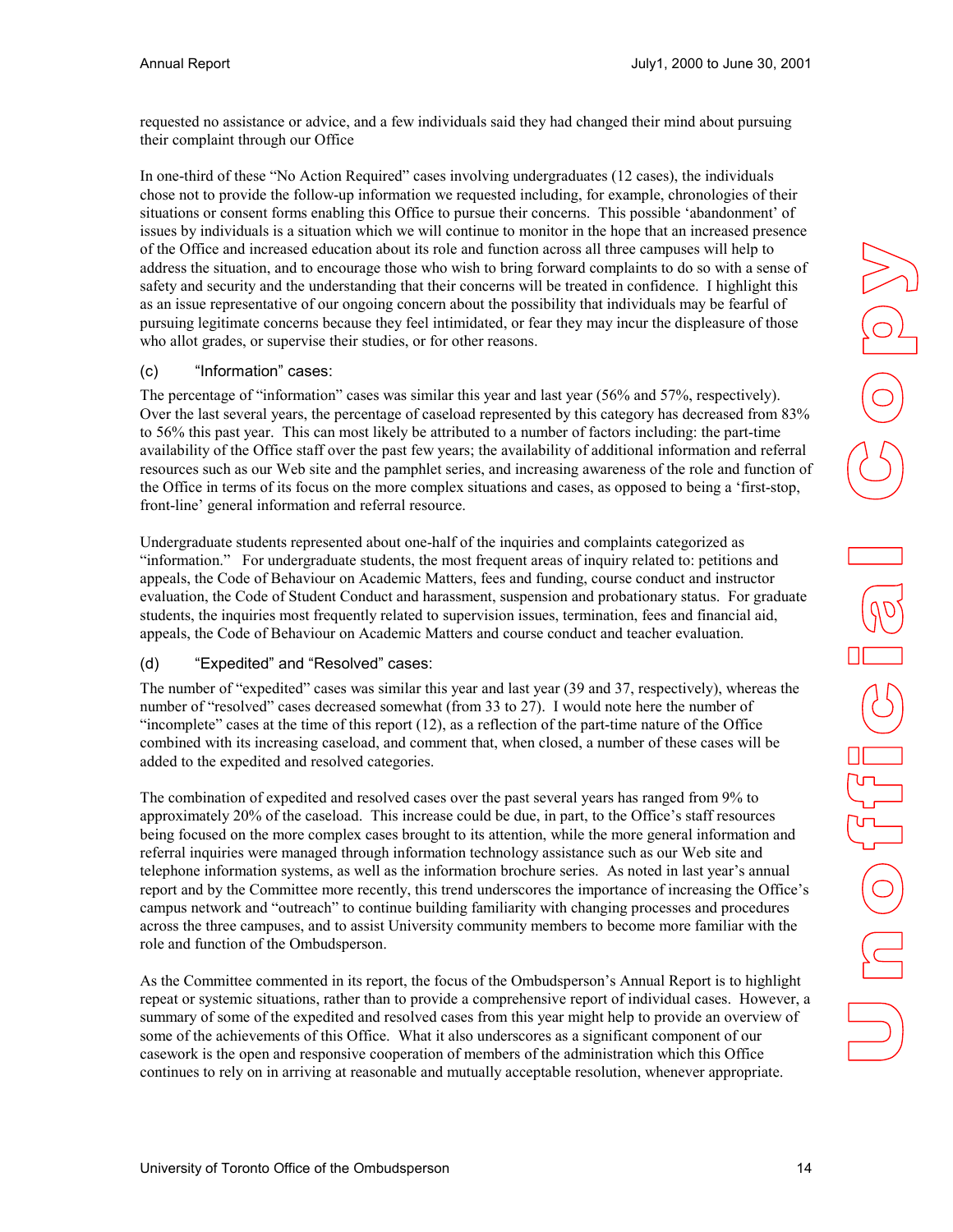<span id="page-14-0"></span>In many cases, this Office's involvement in resolution has been to improve the communication process through obtaining explanation, clarification and/or rationale so that our clients could better understand the decisions, actions or acts of omission which were the source of their concerns. In one case, a department offered to recommend a fees waiver and also to clarify specific calendar information to more fully describe course content/requirements for the benefit of future students. In another, the Chair of the Department undertook a review of a situation wherein students had expressed concern that tests and final exams were not reflective of course content.

In a number of other cases, often due to special circumstances such as administrative error, unfair delay in process, inconsistency in practice, or more than one complaint to our Office, we worked with senior faculty or staff administration to obtain relief for our complainants including: student fees waivers; expedited cheque payment for a part-time contract staff person; correction of transcript errors impacting on graduation status; facilitation of overdue fees payment schedules so that transcripts could be released; 'last minute' correction of a fees issue so that the student could participate in convocation; facilitation of mark/grade appeals and petition processes; facilitation of a change in a teaching stipend payment policy; facilitation of an exception to a recently changed rule enabling a student to complete a program much earlier; facilitation of a prerequisite waiver by an instructor based on credits and experience enabling earlier graduation; facilitation of certain alterations in a staff training program, and facilitation of student involvement in a major program change with significant impact on them.

A number of situations we helped to resolve concerned student fees, lack of financial support and access to financial aid. Through our communication with senior administrative staff who responded with considerable flexibility, a number of students, based on certain unique circumstances, were provided with access to financial aid, bursary/scholarship support or reduced fee levels.

## 3. Follow-Up to Previous Annual Reports

The following two sections provide comments and follow-up to issues that have been highlighted in my annual reports of the last two years. My focus here is on three topics which I addressed last year within my Annual Report's twelve recommendations, and comprises further consideration of the administration's proposed follow-up. The topics raised in last year's nine other recommendations have all been addressed by the administration. This Office commends the University's continuing progress in addressing those areas of concern which have been raised in Ombudspersons' Annual Reports over the past several years. I would also like to take this opportunity to congratulate the University, in particular, on its remarkable new policy with respect to financial support for graduate students.

#### (a) Graduate Students' Supervision:

In view of the number of complaints and inquiries from graduate students related to their supervisors which this Office has received over the years, and continues to receive, and the critical nature of this relationship to graduate students' progress-to-degree, this subject has been highlighted in many previous annual reports. The topic remains an important subject of ongoing discussion between this Office and graduate departmental representatives as well as with representatives from the School of Graduate Studies, including the Dean and Associate Deans. This year, at the invitation of the School of Graduate Studies' administration (as a guest at the administration's 'Working Lunch Discussion' series), I met with graduate coordinators, graduate department administrative staff, and other senior representatives of the School of Graduate Studies to talk about this and other important matters related to graduate students, as well as about the role and function of the Ombudsperson's Office.

One of the outcomes of that meeting was a reconsideration of an information brochure about supervision for graduate students. This topic has been raised in previous years by this Office, and by various representatives of the School of Graduate Studies. Since there has been such a favourable reaction across the campuses to the information brochure series described in previous sections of this annual report, the Dean of the School of Graduate Studies has agreed that an information brochure about supervision should be produced during the upcoming year. This Office and representatives from the School of Graduate Studies and the Office of Student Affairs will be collaborating on this publication. I anticipate that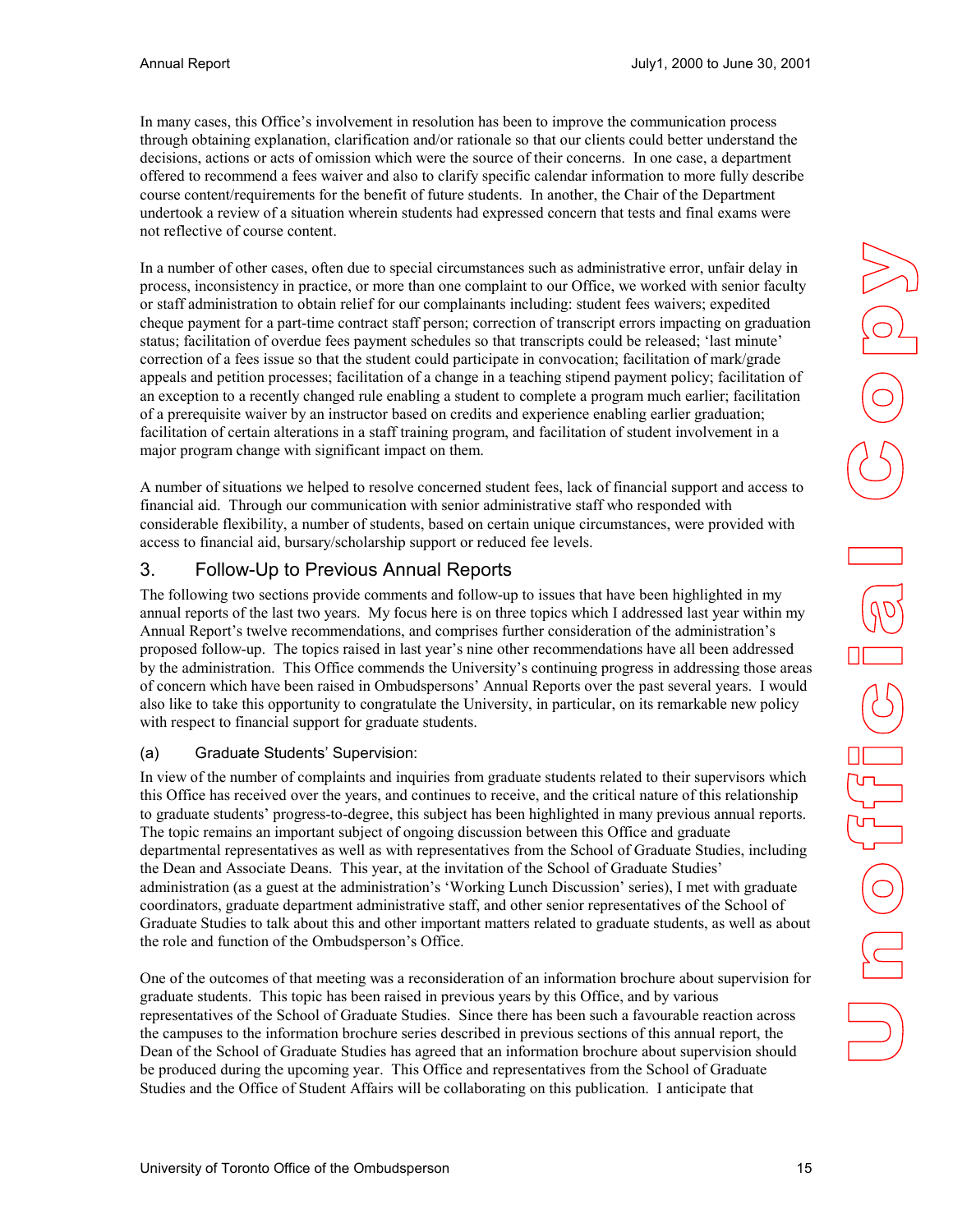representatives from the consulting committee to the Ombudsperson will also have a role to play in the content, design and production of this new information resource.

In previous years, as noted in last year's annual report, the Dean of the School of Graduate Studies has reported on the matter of supervision conduct and the monitoring of graduate students' academic progress to Principals, Deans, Academic Directors and Chairs (PDAD&C). SGS has distributed the guidelines for best practice (Sections 29-2 to 29-7 of the SGS Yellow Book) to graduate chairs and directors of SGS centres and institutes, requesting that they be called to the attention of graduate students and faculty. SGS also circulated the "Checklists of Good Supervisory Practice" and "Guidelines for Departmental Monitoring of the Progress of the Ph.D. Students" to all graduate co-ordinators, drawing their attention to good practice in these areas. In response to my inquiry this year, the Dean has advised that these information resources are being posted to the SGS Web site in order to improve accessibility. I anticipate that this information, in a summary format, will also be incorporated into the new brochure about graduate student supervision.

As the result of my follow-up to certain graduate students' complaints this year, I observed that, given the highly decentralized nature of the University, there is considerable variation across graduate Divisions and Departments in their communications with graduate students about departmental/divisional adherence to, and implementation of, these supervisory guidelines. While SGS's posting of these guidelines to its Web site, and the planned publication of the new brochure about supervision will help to address this issue, it is important for each department/division to communicate with its own graduate students about expectations and guidelines for supervisors, students and departmental responsibilities regarding the supervisory relationship and monitoring of graduate students' progress. This is an area that this Office will continue to pay close attention to in the upcoming year, with a view to encouraging individual departments and divisions to communicate with all graduate students, through both printed materials and web site resources, their departmental supervisory guidelines.

I referred in last year's Annual Report to a survey planned by the School of Graduate Studies which, this Office anticipates, would provide very helpful information to the University in its ongoing assessment of the quality of the graduate educational experience. I understand that the SGS in fact planned two important surveys including the Higher Education Data Sharing (HEDS) survey and the Office of Graduate Education Research exit survey for Ph.D. recipients. We look forward to further information and communication about these important new developments, including information emerging from the surveys which would be helpful in the development of the new information brochure on graduate student supervision.

> **Recommendation 1:** That the School of Graduate Studies provide an update to the information included in last year's Administrative Response regarding its progress with the administration of the HEDS and 'exit' surveys and the gathering and analysis of important new information about students' graduate experience at the University of Toronto.

In previous annual reports, I also raised the issue of the role of graduate students' course and supervision evaluations as one measure of faculty teaching effectiveness in promotions and PTR decision-making. The Provost's Office has drawn Divisions' attention to the "Guidelines for the Assessment of Teaching Effectiveness in Promotion and Tenure Decisions" in making PTR awards, and stated that it expected Divisions "to review their guidelines and to bring forward any changes for consideration." I understand that the Provost Office's review of these departmental guidelines has been completed and that, as a result of its review, recommendations for policy/procedural amendment are in process. We look forward to further information and communication about these important new developments.

> **Recommendation 2:** That for the purposes of the Administrative Response this year, the Provost's Office include an update to the information it provided last year regarding the matter of students' evaluation of graduate student teaching and supervision within the context of proposed changes to the "Guidelines for the Assessment of Teaching Effectiveness in Promotion and Tenure Decisions".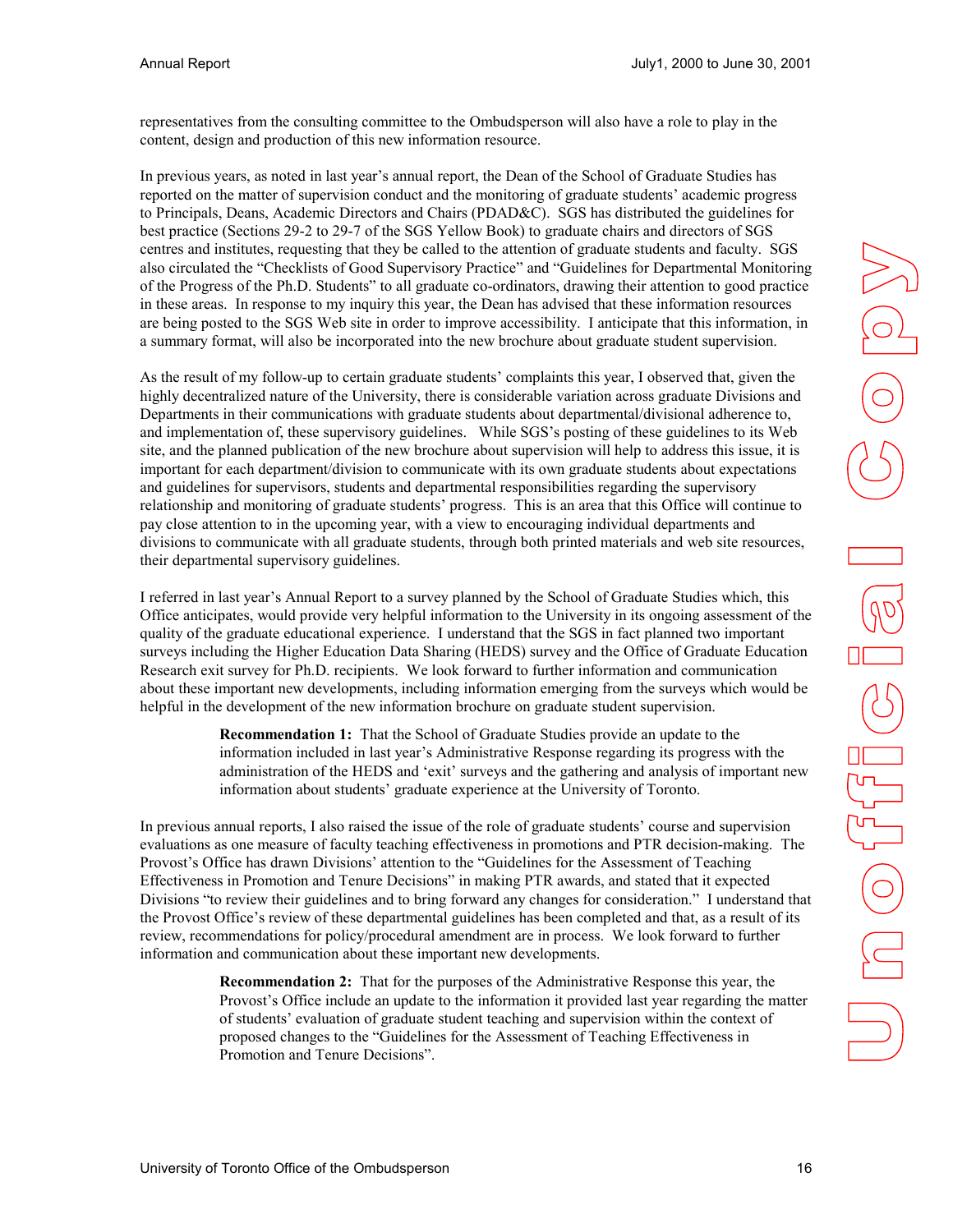#### <span id="page-16-0"></span>(b) Timeliness: Petitions, Appeals and Code of Behaviour on Academic Matters:

In last year's Annual Report, I raised the issue of the Office of the Provost's follow-up in helping to ensure fair and timely process with respect to petitions, appeals and the Code of Behaviour on Academic Matters, including its consideration of the divisional resources and administrative support available. In the Administrative Response, the Provost's Office indicated that it had begun to plan training sessions for the divisions on the administration of the Code of Behaviour on Academic Matters, and that part of this would involve a divisional review of the timeliness issue and analysis of administrative resources. Significant developments have indeed occurred with respect to these issues during the past year.

This year, the University created the position of Judicial Affairs Officer to help co-ordinate the work of the University's Tribunals responsible for the final stages of appeal for academic petitions, as well as hearings with respect to academic misconduct. I met with Paul Holmes, who was recently appointed to this new position, to discuss some of our concerns related to timeliness issues. Two Code cases with which this Office had been involved extended beyond 12 months with no final resolution, and a few had extended beyond eight months. I should note that in a number of instances at the Tribunal level delay occurs as the result of students', or their legal advisors', delay in submitting, or failure to provide, requisite documentation. I anticipate that the creation of this new position of Judicial Affairs Officer will contribute considerably in terms of expediting Tribunal-level process for academic appeal and Code hearings. It represents potentially, as well, an additional information resource for the various divisions across the campuses to collaborate with other senior administrators involved in implementing the University's formal appeal and academic misconduct policy and procedures.

In June, I met with the Vice-Provost to discuss my concerns related to departmental and divisional-level management of the appeals, petitions and Code of Behaviour on Academic Matters' processes including timeliness, procedural consistency and consistency of sanctioning for Code matters across the University's campuses and divisions. For example, this Office is frequently approached by students requesting our assistance in expediting process in situations where the redress they are seeking is precluded by the timing involved in lengthy appeal processes, and/or by delay in the scheduling of Committee hearings. I look forward to receiving further information related to the administration's divisional review and analysis of administrative resources, as well as the outcome of the administration's consideration of establishing guidelines for timeliness. This Office will continue to pay close attention to petition, appeal and Code issues in the upcoming year, with a view to working more intensively with individual departments and specific divisions within the framework of the individual complaints we receive.

> **Recommendation 3:** That the Provost's Office provide an update to the information included in last year's Administrative Response about its proposed divisional review, analysis of administrative resources, and consideration of feasibility of timeliness guidelines with respect to the administration of the Code of Behaviour on Academic Matters and the petition process.

The following four sections of this Annual Report refer to various areas of University policy, practice, rules and/or regulations that this Office, as the result of a number of cases with which we have been involved, would like to highlight for attention by the University community. At this point, I attach no specific recommendations for central administrative follow-up, but comment instead that this Office will continue to pay particular attention to these issues in the upcoming year, and will, most likely, be seeking additional input related to them from members of the consulting committee to the Ombudsperson.

#### 4. International Students

This year we were approached by a considerable number of international students who requested our assistance with a variety of issues including petitioning and the petition process; accusations against them of plagiarism and the Code of Behaviour on Academic Matters' process; concerns about their supervisory relationships; and termination of their Ph.D. status. In terms of the increasing number of international students who are approaching this Office with complaints and inquiries, I raise this as a general issue which we will be continuing to monitor.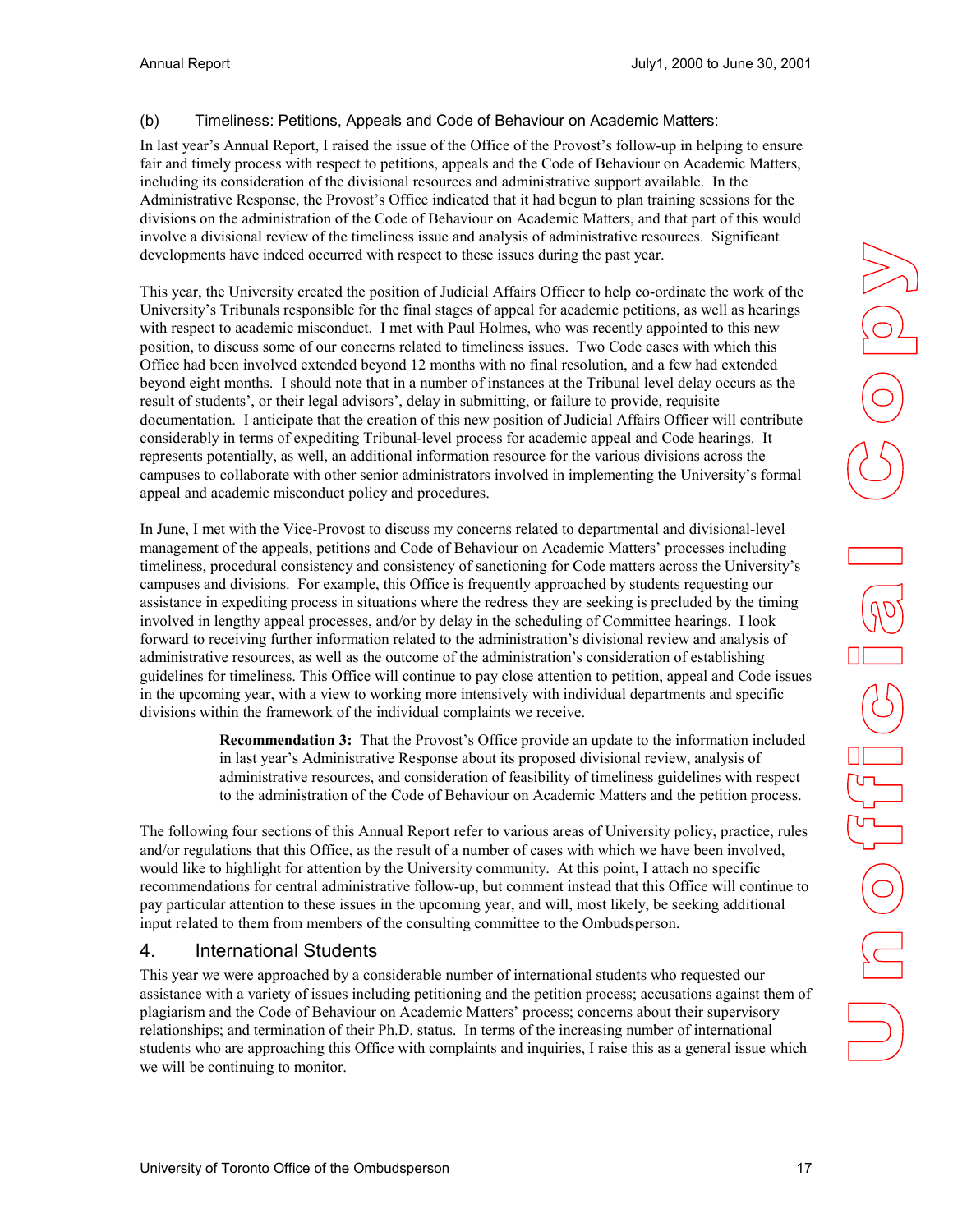<span id="page-17-0"></span>This Office is concerned about the degree of isolation which some of these students describe as their experience, about their considerable discomfort with the University's petitions and appeals processes, and about their lack of awareness of University resources available to them. I followed-up with a number of senior administrators to further discuss this situation including the Acting Coordinator of the International Student Centre who described to me the Centre's counselling services and numerous outreach activities designed to assist the University's growing number of international students; the Status of Women Office which is launching in the upcoming year a new mentoring program for "women whose language, colour or family circumstances leave them isolated from the community"; and the Director of Student Affairs who described the education and information 'seminars' which are scheduled periodically for community members on the subject of plagiarism and academic misconduct. I am also aware of the services provided at 'learning resource centres' across the campuses, and of writing workshops and labs to help students address academic difficulties they may be facing. I understand as well that some divisions/departments have international student associations as part of their academic and social support networks. For the purposes of this report, I include no specific further recommendations for the administration, but wish to highlight the importance of the University's communication and referral network for informing individuals about the resources available on campus, including the Office of the Ombudsperson, and for encouraging them to access these services.

## 5. Assessment in Clinical and Field Settings

Several students from different professional programs, involving a wide variety of settings, brought their complaints and inquiries to this Office describing difficulties they had experienced in their clinical and fieldwork placements. Students' concerns related to field instructors' mid-way performance evaluations (required by the University's Grading Policy); the quality of feedback to students during their field placements; petition/appeal processes in the event of unsuccessful practicums, and to 'remedial' fieldwork/practicum placements. Divisional practice and outcome varies considerably in situations of appeals by students who are not successful in their fieldwork settings, or who are experiencing difficulty. In some circumstances, I have seen considerable departmental/divisional accommodation for students requiring remedial work for satisfactory completion of their fieldwork.

I wish to highlight this issue in this year's Annual Report and to urge those Divisions with programmatic requirements involving clinical and field settings to review their divisional guidelines/rules/regulations and appeal processes, and to ensure that they are communicated clearly with both their students and their clinical and field instructors. This Office will continue to pay close attention to this area within the framework of the complaints and inquiries we receive.

## 6. Admissions Appeals Process

Although the jurisdiction of this Office extends to students, staff and faculty members of the University, from time to time we receive complaints from individuals whose applications for admission to graduate school or to professional programs have been denied. We find it very helpful to these candidates to be able to refer them to departmental/divisional representatives who can provide further information and advice related to admissions requirements, to expectations regarding successful applicants' previous work/volunteer experience (especially if consideration is given to experience in lieu of educational qualification), and to the departmental/divisional admissions appeals process. In some cases, this Office has found that divisions/programs offer considerable feedback to unsuccessful candidates, and we commend them for the consultative assistance they are able to offer these individuals. We urge graduate departments and professional programs to clarify in their admissions communications with prospective students, and in their correspondence with unsuccessful candidates, their expectations regarding successful applicants' experiential backgrounds in addition to educational requirements.

## 7. Admission Restricted to Part-Time Student Status

This year, this Office was involved in three cases involving students who had been restricted upon admission to a reduced course load by the University. These students approached us with concerns related to the impact this had upon them, including their access to financial assistance. I have raised this with senior members of the administration who have voiced support for the notion of removing this admission restriction to part-time student status. I understand that there are a number of important issues to be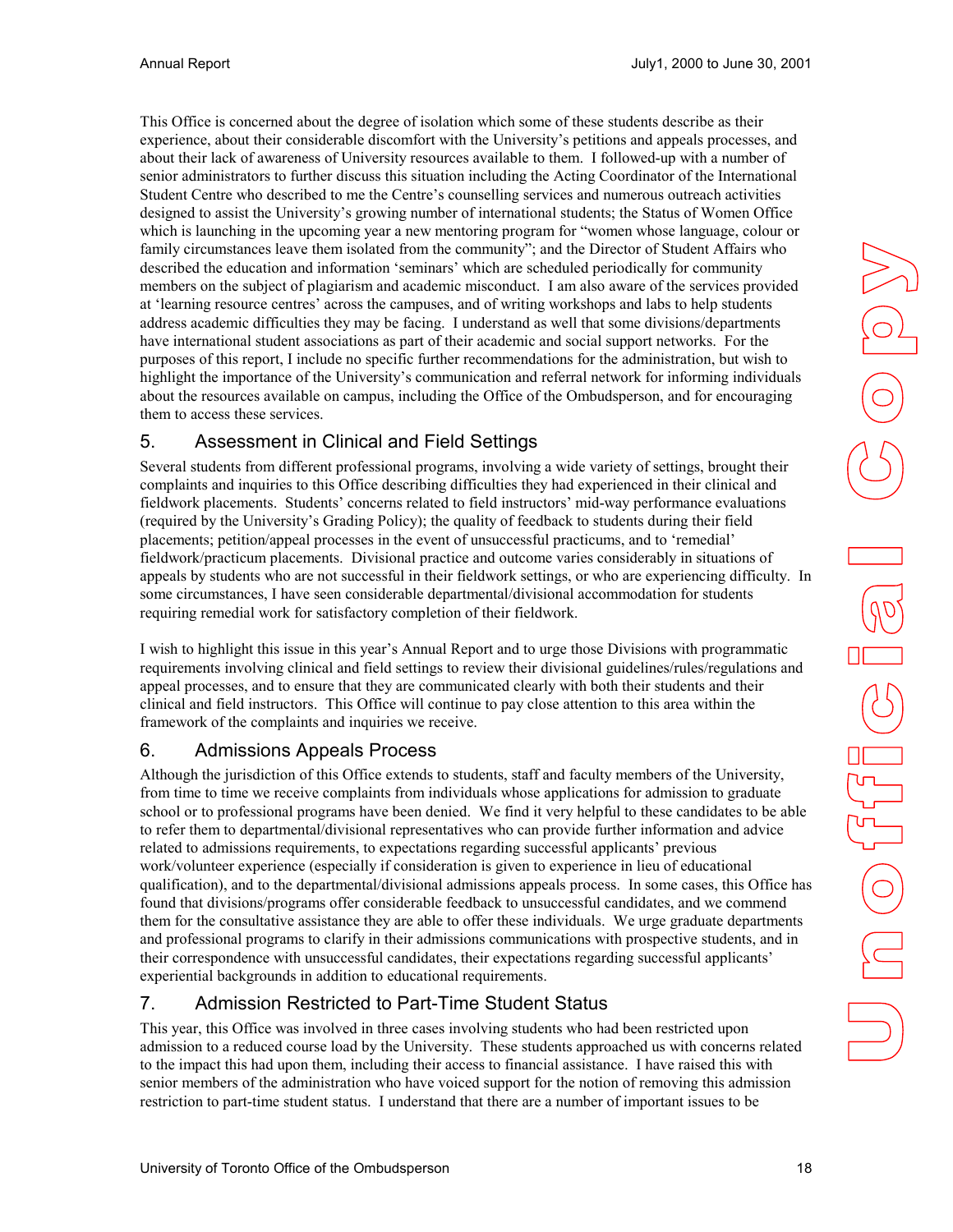<span id="page-18-0"></span>considered surrounding such a proposed change in policy, and I would urge the administration to give further, serious consideration to this proposal. As part of this process, this Office will be soliciting further input about the advantages and disadvantages to students of this admission restriction to part-time status from members of the consulting committee to the Ombudsperson.

# III. CONCLUDING REMARKS

Once again, I would like to express my appreciation to the members of the Committee on the Office of the Ombudsperson, and to the many other individuals and organizations from the University community who offered their comments and critique to the Committee about the mandate and operation of the Office of the University Ombudsperson. As I indicated earlier in this Annual Report, I found the consultation process and the recommendations and suggestions put forward by the Committee members to be very constructive and helpful, and I will be incorporating all of the resulting operational changes within the upcoming year.

The major mandate of the Ombudsperson is to respond to all individuals who approach us for assistance and, beyond that, to identify and pursue the full breadth and complexity of those cases in signaling the potential of larger issues for attention. The recent decision of the Governing Council to restore the Ombudsperson to a full-time position as of July 1, 2001, and the recommendations put forward in the Committee's Report, will better enable me to accomplish that mandate. We look forward to continuing our efforts to address problems through early resolution, thorough investigations and timely recommendations.

This Report has highlighted a few areas of University policy and procedure where improvement is needed, and others where improvement is occurring. I look forward to hearing from the University community with comments or concerns about any of the information and recommendations I have included in this year's Annual Report.

# IV. ACKNOWLEDGMENTS

I would also like to express my appreciation to all of the University members whom I have approached for assistance in resolving complaints and problems. The good will, information and advice that so many individuals continue to provide is vital to the accomplishment of the Office's mandate. In particular, I would like to thank Louis Charpentier, Secretary of the Governing Council, and my co-worker, Linda Collins, for their assistance and counsel.

Mary Ward September 12, 2001

The Office of the University Ombudsperson is located at 222 College Street, Suite 161, Toronto, M5T 3J1. Our telephone number is 416-978-4874 and our fax number is 416-978-3439. Our e-mail address is ombuds.person@utoronto.ca., and our Web site address is www.utoronto.ca/ombudsperson.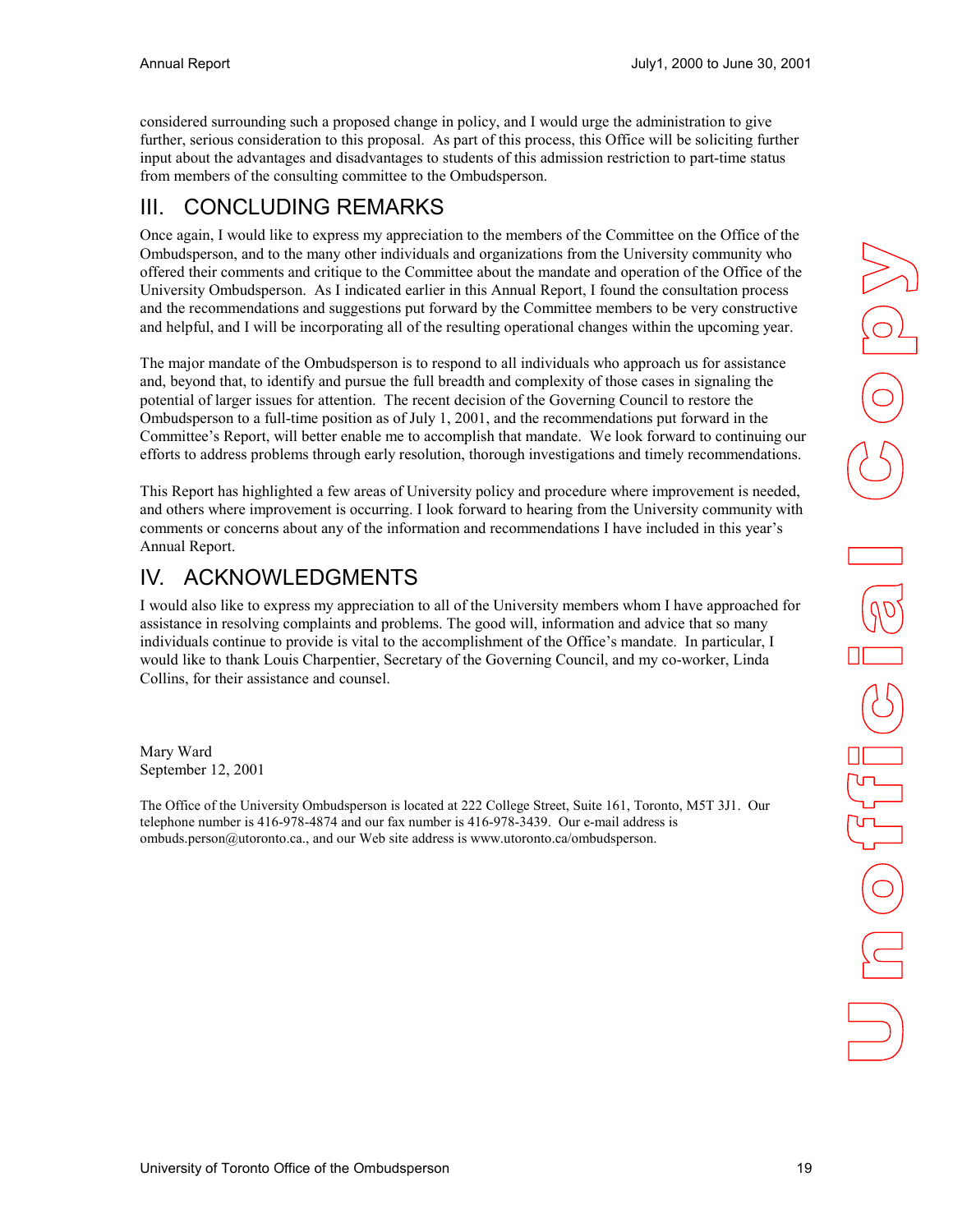## <span id="page-19-0"></span>APPENDIX A Terms of Reference for the Office of the University Ombudsperson (1998)

#### Status/Authority

1. The Ombudsperson is appointed by the Governing Council on the recommendation of the President; is accountable to the Governing Council and has unrestricted access to all University authorities. The Office of the Ombudsperson shall be independent of all existing administrative structures of the University.

#### Mandate

- 2. The Ombudsperson investigates, in an impartial fashion, complaints that may arise against the University or against anyone in the University exercising authority. It shall be the special concern of the Ombudsperson that:
	- a. the rights and responsibilities of members of the University community are adequately defined and publicized;
	- b. any gaps and inadequacies in existing University policies and procedures that affect the ability of individuals to function as members of the University community or which might jeopardize their human rights and civil liberties be brought to the attention of the proper authority.
	- c. the problems of members of the University community are addressed with reasonable promptness;
	- d. procedures used to reach decisions are adequate and that the criteria and rules on which the decisions in question are based are appropriate and adequately publicized.

#### Investigations

- 3. Complaints may be made by any member of the University community (students and members of the teaching or administrative staffs) or by former members of the teaching or administrative staffs or student body (in respect of matters arising out of their former University employment or student status). Investigations may also begin on the independent initiative of the Ombudsperson in respect of anyone of the above entitled to make a complaint.
- 4. The Ombudsperson shall initiate an investigation only after attempts at redress through existing administrative channels have been concluded.
- 5. The Ombudsperson may decline to initiate an investigation on the grounds that it is frivolous or vexatious.
- 6. In conducting investigations, the Ombudsperson shall act in an impartial fashion and not as the advocate of any party to a complaint.
- 7. Even though wide latitude has been granted in making public any findings and recommendations, the Ombudsperson shall not set aside the request of complainants that their anonymity be preserved.

#### Findings/Reports

- 8. After conducting an investigation, the Ombudsperson may draw conclusions about the complaint investigated and make findings and recommendations concerning its resolution, particularly in relation to the mandate of the Office as set out in 2 above.
- 9. In drawing conclusions and making recommendations, the Ombudsperson shall not make University policy or replace established legislative, judicial or administrative rules or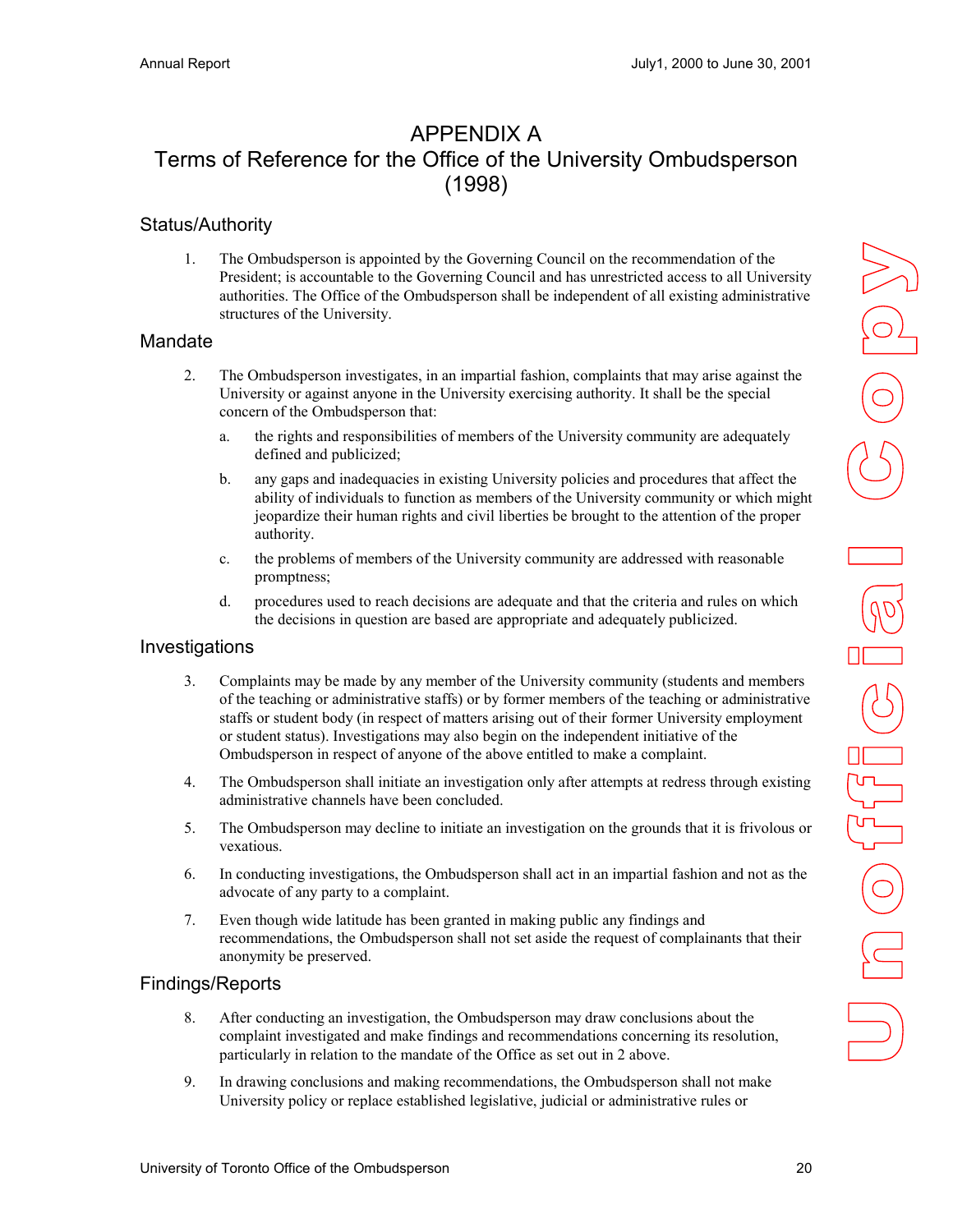procedures, although any or all of these may be investigated or questioned and such recommendations made as appropriate for their improvement and efficient functioning.

- <span id="page-20-0"></span>10. The Ombudsperson shall bring findings and recommendations to the attention of those in authority by the most expeditious means possible, and to the University community at large to the extent that is appropriate.
- 11. The Ombudsperson shall make an annual report to the University community through the Governing Council, and such other special reports as may be required from time to time by the Governing Council.

#### Relationship with Other University Activities and Services

- 12. The Ombudsperson shall have access to such official files and information as is required to fulfill the function of the Office. Requests by the Ombudsperson for information must receive priority from every member of the University community.
- 13. Where means exist in other University offices for the resolution of complaints or the provision of information the Ombudsperson shall direct enquirers to such offices and emphasize their responsibility for initiating the appropriate actions and for returning to the Ombudsperson if not satisfied with the results. The Ombudsperson shall cooperate with other offices that are particularly concerned with the provision of information to the University community on policies and procedures.

#### Files

- 15. The Ombudsperson shall maintain suitable records of complaints, findings and recommendations and these shall be accessible only to the Ombudsperson and members of the staff of the Office of the Ombudsperson.
- 16. Each file and record will be maintained for a period of seven years and one day from the date on which the Ombudsperson deems the case to be completed. At the end of the period of seven years and one day, the file or record may be destroyed; however, no destruction of the file or record will take place while any proceedings are pending in the University, the Courts or any outside tribunal and until after all rights of appeal are exhausted or times of appeal have expired.
- 17. The Ombudsperson shall not release any information regarding personal and personnel records, unless written permission has been received from the affected persons for releasing the information.

#### Review/Appointment

18. The Office of the Ombudsperson shall be reviewed on a regular basis, coincident with the end of the incumbent's term, in a manner to be determined by the Executive Committee of the Governing Council. The term of the Ombudsperson should be from three to seven years. An Ombudsperson should serve for a maximum of three terms. Candidates for the Office shall be identified by a search committee highly representative of the University community and including students and members of the teaching and administrative staff.

April 12, 1998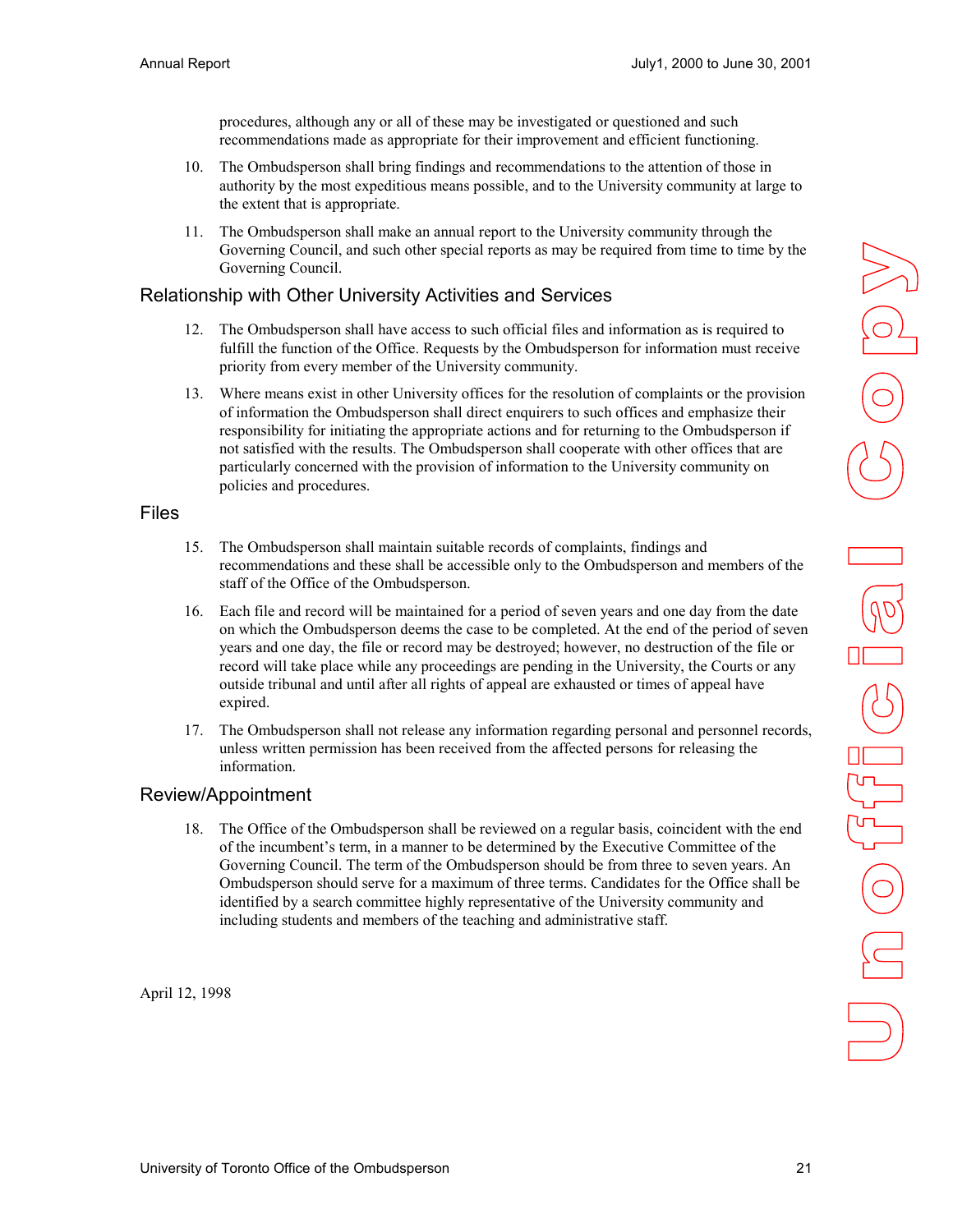## APPENDIX B Terms of Reference for the Office of the University Ombudsperson (2001)

#### <span id="page-21-0"></span>Status/Authority

1. The Ombudsperson is appointed by the Governing Council on the recommendation of the President; is accountable to the Governing Council and has unrestricted access to all University authorities. The Office of the Ombudsperson shall be independent of all existing administrative structures of the University.

#### Mandate

- 2. The Ombudsperson investigates, in an impartial fashion, complaints that may arise against the University or against anyone in the University exercising authority. It shall be the special concern of the Ombudsperson that:
	- a. the rights and responsibilities of members of the University community are adequately defined and publicized;
	- b. any gaps and inadequacies in existing University policies and procedures that affect the ability of individuals to function as members of the University community or which might jeopardize their human rights and civil liberties be brought to the attention of the proper authority;
	- c. the problems of members of the University community are addressed with reasonable promptness;
	- d. procedures used to reach decisions are adequate and that the criteria and rules on which the decisions in question are based are appropriate and adequately publicized.

#### Investigations

- 3. Complaints may be made by any member of the University community (students and members of the teaching or administrative staffs) or by former members of the teaching or administrative staffs or student body (in respect of matters arising out of their former University employment or student status). Investigations may also begin on the independent initiative of the Ombudsperson in respect of anyone of the above entitled to make a complaint.
- 4. The Ombudsperson may decline to initiate an investigation on the grounds that it is frivolous or vexatious.
- 5. In conducting investigations, the Ombudsperson shall act in an impartial fashion.
- 6. The role of the Ombudsperson shall include:
	- a. ensuring that information on proper University procedures for problem resolution is provided and distributed as broadly as possible throughout the University community, and that clients understand their routes of access to this information;
	- b. informing clients about appropriate processes available to them within the context of specific complaints, and providing information on the appropriate kind of supporting documentation;
	- c. expediting the process toward conflict resolution;
	- d. investigating only after attempts at resolution through existing administrative channels have been concluded.
- 7. Even though wide latitude has been granted in making public any findings and recommendations, the Ombudsperson shall not set aside the request of complainants that their anonymity be preserved.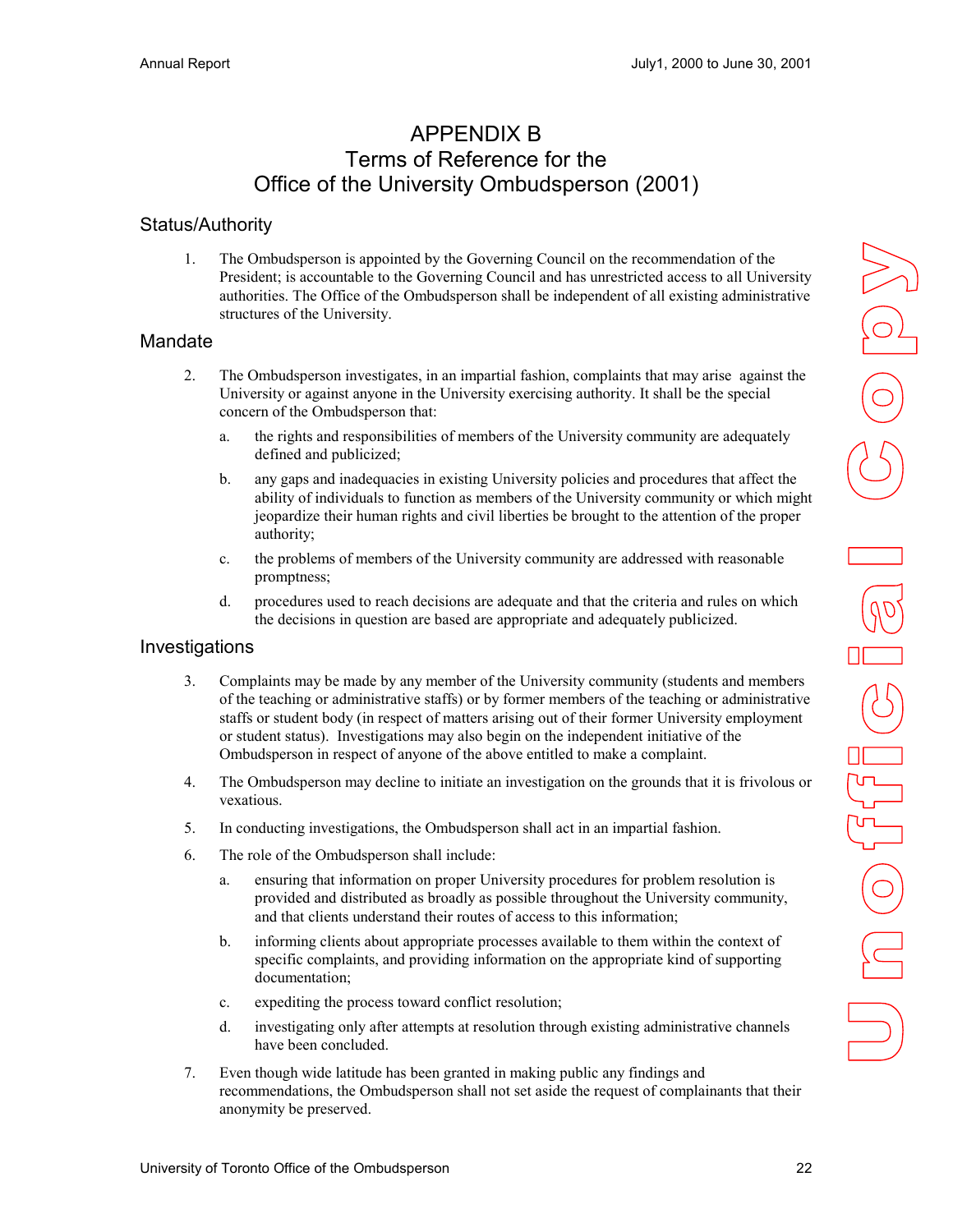## <span id="page-22-0"></span>Findings/Reports

- 8. After conducting an investigation, the Ombudsperson may draw conclusions about the complaint investigated and make findings and recommendations concerning its resolution, particularly in relation to the mandate of the Office as set out in 2 above.
- 9. In drawing conclusions and making recommendations, the Ombudsperson shall not make University policy or replace established legislative, judicial or administrative rules or procedures, although any or all of these may be investigated or questioned and such recommendations made as appropriate for their improvement and efficient functioning.
- 10. The Ombudsperson shall bring findings and recommendations to the attention of those in authority by the most expeditious means possible, and to the University community at large to the extent that is appropriate.
- 11. The Ombudsperson shall make an annual report to the University community through the Governing Council, and such other special reports as may be required from time to time by the Governing Council.

#### Relationship with Other University Activities and Services

- 12. The Ombudsperson shall have access to such official files and information as is required to fulfill the function of the Office. Requests by the Ombudsperson for information must receive priority from every member of the University community.
- 13. Where means exist in other University offices for the resolution of complaints or the provision of information the Ombudsperson shall direct enquirers to such offices and emphasize their responsibility for initiating the appropriate actions and for returning to the Ombudsperson if not satisfied with the results. The Ombudsperson shall cooperate with other offices that are particularly concerned with the provision of information to the University community on policies and procedures.

#### Files

- 14. The Ombudsperson shall maintain suitable records of complaints, findings and recommendations and these shall be accessible only to the Ombudsperson and members of the staff of the Office of the Ombudsperson.
- 15. Each file and record will be maintained for a period of seven years and one day from the date on which the Ombudsperson deems the case to be completed. At the end of the period of seven years and one day, the file or record may be destroyed; however, no destruction of the file or record will take place while any proceedings are pending in the University, the Courts or any outside tribunal and until after all rights of appeal are exhausted or times of appeal have expired.
- 16. The Ombudsperson shall not release any information regarding personal and personnel records, unless written permission has been received from the affected persons for releasing the information.

#### Review/Appointment

17. The Office of the Ombudsperson shall be reviewed on a regular basis, in the middle of the incumbent's term as well as coincident with the end of the incumbent's term, in a manner to be determined by the Executive Committee of the Governing Council. The normal term of the Ombudsperson should be for five years, with the possibility of reappointment. Candidates for the Office shall be identified by a search committee highly representative of the University community and including students and members of the teaching and administrative staff.

May 31, 2001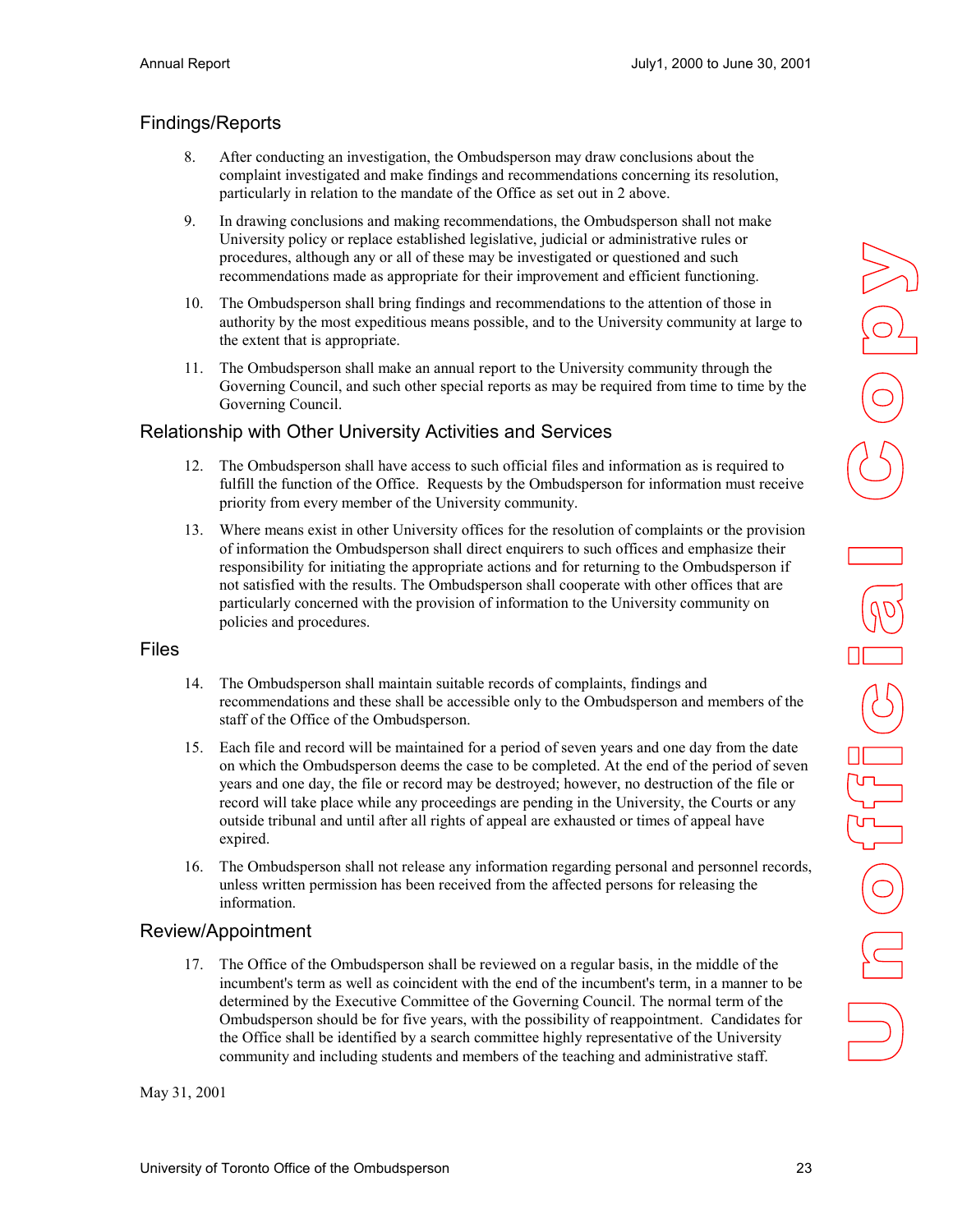# APPENDIX C

<span id="page-23-0"></span>

| Number Of Cases By Year |                                |         |                 |  |  |
|-------------------------|--------------------------------|---------|-----------------|--|--|
| Year                    | Number of<br>Year<br>Number of |         |                 |  |  |
|                         | Cases                          |         | Cases           |  |  |
| 1975-76                 | 310                            | 1988-89 | 701             |  |  |
| 1976-77                 | 382                            | 1989-90 | 760             |  |  |
| 1977-78                 | 406                            | 1990-91 | 605 (9 months)  |  |  |
| 1978-79                 | 454                            | 1991-92 | 810 (12 months) |  |  |
| 1979-80                 | 508                            | 1992-93 | 828             |  |  |
| 1980-81                 | 459                            | 1993-94 | 682             |  |  |
| 1981-82                 | 480                            | 1994-95 | 609             |  |  |
| 1982-83                 | 497                            | 1995-96 | 525             |  |  |
| 1983-84                 | 592                            | 1996-97 | 408             |  |  |
| 1984-85                 | 639                            | 1997-98 | 335             |  |  |
| 1985-86                 | 547                            | 1998-99 | 285             |  |  |
| 1986-87                 | 734                            | 1999-00 | 334             |  |  |
| 1987-88                 | 754                            | 2000-01 | 358             |  |  |

# Table 1

| Table 2                                                |
|--------------------------------------------------------|
| Analysis Of Caseload By Action Taken & Staff Resources |

| Year    | Informatio/ | Expedited  | Resolved | No Action  | No           | In-      | Total     | Staff     |
|---------|-------------|------------|----------|------------|--------------|----------|-----------|-----------|
|         | Referral    |            |          | Required   | Jurisdiction | complete |           | (FTE)     |
|         |             |            |          |            |              |          |           | Resources |
| 1997-98 | 235(70%)    | 19(6%)     | 11(3%)   | 34(10%)    | 18(5%)       | 18(5%)   | 335(100%) | 1.85      |
| 1998-99 | 179(63%)    | 24(8%)     | 21(7%)   | $32(11\%)$ | 20(7%)       | 8(3%)    | 284(100%) | 1.3       |
| 1999-00 | 189(57%)    | 37(11%)    | 33(10%)  | 40(12%)    | 26(8%)       | 9(3%)    | 334(100%) | 1.05      |
| 2000-01 | 199/56%)    | $39(11\%)$ | 27(8%)   | 53(15%)    | 28/8%        | 12(2%)   | 358(100%) | 1.1       |

**Information/Referral** Advising and informing members of the University about the means available to them to resolve whatever grievance or difficulty they have.

**Expedited** Resolution of relatively simple "red-tape" problems, such as arranging an exception to a rule in a particular case, speeding up consideration of a routine matter, securing an explanation of a decision, arranging a meeting with the appropriate official, or unsnarling difficulties which occurred when an item fell between two jurisdictions, etc.

**Resolved** A grievance was settled more or less to the satisfaction of both the complainant and the respondent official or department, usually through a reversal of the original decision, a compromise, or an agreement that, in light of new or clarified information, no grievance existed.

**No action required** A case was drawn to the attention of the Office, but no action of either an informational or investigative nature was ever required.

**No jurisdiction** The object of the "request for assistance" was outside the jurisdiction of the Governing Council. These cases frequently warrant some assistance from the office (ie. information, referral, and occasionally research in order to provide such assistance).

**Incomplete** No conclusion had been reached at the time of the Report.